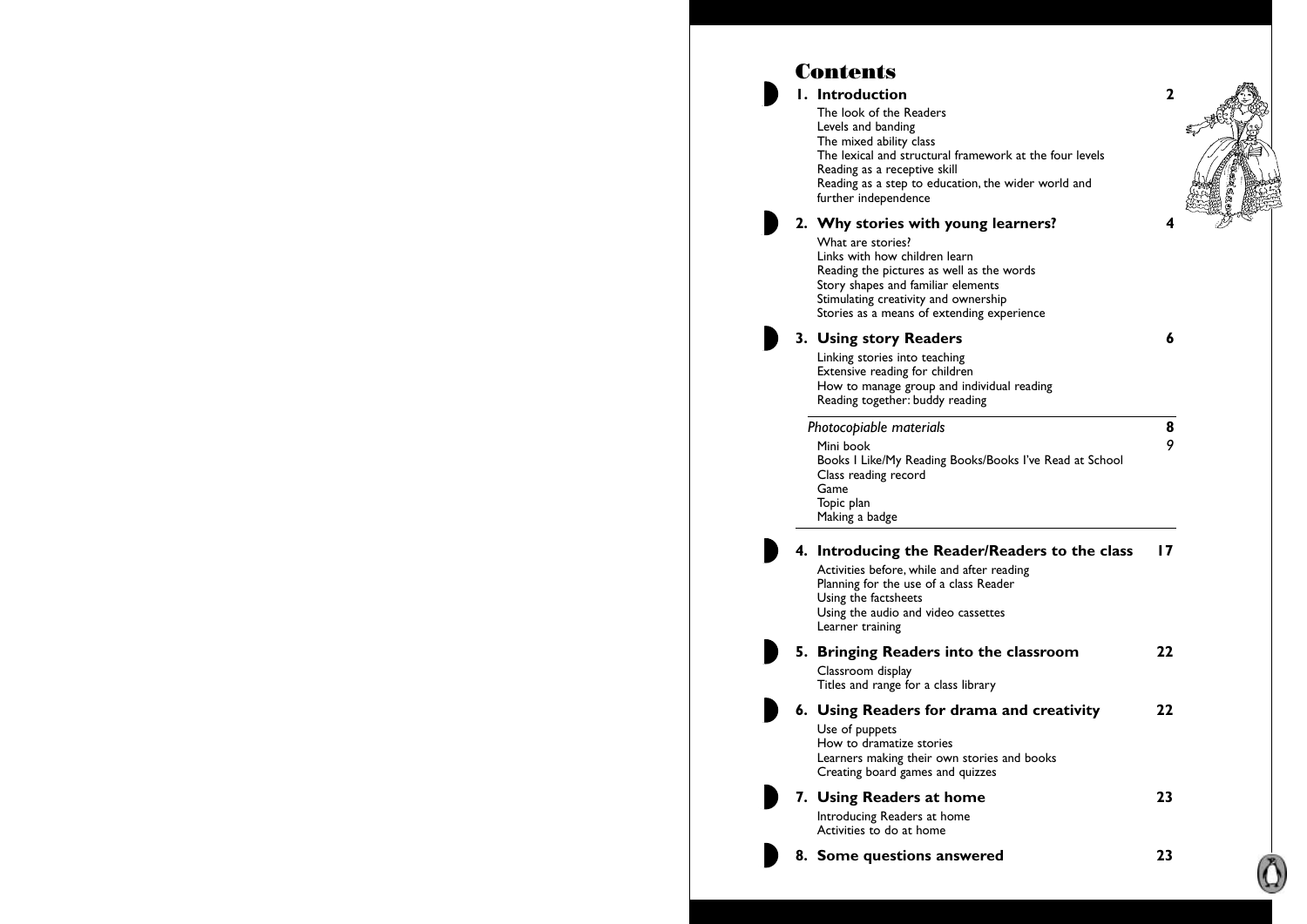Sometimes an older child might need the enjoyment or reassurance of reading a very simple book and this is why there is no mention of age on the books themselves!

#### ◆**The mixed ability class**

The levels are each described as 'up to' a number of hours: Level 1 is up to 100 hours, Level 2 up to 200 hours and so on.This means that the books at each level are suitable for learners who fall within the full range.

For example, Level 1 books are suitable for children at any time within their first year of learning English, and Level 3 books are suitable for learners who have been learning English for at least 200 hours, though they might not yet have been learning for 300 hours.

In many situations 100 hours is roughly equal to a year of study, so learners throughout their second year of English will probably be reading Level 2 books, with some reading Level 1s and some Level 3s.This disparity in levels is always a component of young learner classes, the 'mixed ability' factor, since children learn and develop at different rates.

The series takes full account of such learner variety allowing you to select materials for a range of levels within a single age band, or even choose levels outside the age you are teaching. Full account has also been taken of the gender mix in a class, with titles that will appeal to both.

Some learners might find reading a whole book rather intimidating.They may prefer reading magazines and comics. *Story Shops* have been designed particularly with these learners in mind. Other children will also like this easily accessible format, as will teachers who want to focus on a short story or comic strip, for example. *Story Shops* are very much like magazines, with a collection of stories, fascinating facts, quizzes, games and so on. Learners can 'dip into' them,

reading parts that appeal to them first or starting with a page in the middle if they like rather than at the beginning.

#### ◆**The lexical and structural framework at the four levels**

All the books in the Penguin Young Readers series are written using structural and vocabulary frameworks for each of the four levels.There are four structure frameworks, one for each level, four vocabulary frameworks, one for each level and three topic frameworks, one for each age group.Within the structure and vocabulary frameworks, there is indication of which items can be used with the different age groups at each level.

The vocabulary framework also includes simple phrases such as 'What's your name?' and 'Once upon a time' as well as single words, to take account of the way children learn 'chunks' of language.The topic framework is used to generate books in the original category, such as *Tom's Cake and Kate's Lunch* and *Happy Granny and The Wood Circle*.The US titles are written from separate frameworks.

#### ◆**Reading as a receptive skill**

**1 Introduction 1** in the series to use with any age group and The Elves and the Shoemaker. children can choose any book that appeals to them.) Please see the chart below.

> Reading offers contextualized language and helps learners understand the concepts of new and revised language. Illustrations in the books have been carefully designed to support and complement language concepts as clearly as possible for the readers: there is no unsupported language.

> Reading is a receptive skill and subsequently learners will tend to understand more than they can say or produce in speaking or writing. It is possible for children to read books and understand the gist of the text without necessarily understanding every word.This gives children confidence and can be a motivating experience which stimulates them to explore this

# **Introduction**

Children like stories and through hearing and reading stories they can be introduced to a world of knowledge. Reading in English should be as much fun for children as reading in their mother tongue.

Many teachers find the idea of using graded readers in their classes an appealing one, but do not always know how to exploit the materials to the full.The aim of this guide is to explain the rationale behind the Penguin Young Readers, and to make practical suggestions for ways of using the readers with children.

The *Penguin Young Readers Teacher's Guide to Using Stories in Class* takes into account the different contexts in which children might be learning, ranging from the classroom in a range of contexts worldwide, to children reading at home with parents.

The books in the Penguin Young Readers series are designed for children between the ages of 5 and 11. Some of the books in this series are written in British English, some in American English, each with accompanying audio and some with video materials.This is so that there are materials to suit children learning in different parts of the world: in many cases children are quite happy to read materials written in both these 'Englishes'.

There are three types of Penguin Young Readers: *original*, *classic* and *contemporary. Classics* consist of fairy tales and other traditional stories. *Originals* are books specially commissioned for the Penguin Young Readers and include both fiction and non-fiction. *Contemporary* titles are modern stories and film tie-ins from all over the world.

#### ◆**The look of the Readers**

The Readers in the Penguin Young Readers series are printed in three sizes.These three sizes are meant to appeal to children of different ages, (though of course, teachers can choose any book

The information about age does not appear on the books, however, since children can so easily become demotivated and discouraged if they feel a book is intended for someone younger or older than themselves.

#### ◆**Levels and banding**

The table shows the story books published so far in the different formats in the series.

There are four different levels in the series as well as three different formats.The levels relate to the learners' level of English. It is more usual in the case of young learners to talk about hours of learning – this is what course books and examinations do – rather than use the terms 'elementary' or 'intermediate'.Therefore, this convention is used for this series and should enable you to link Readers more easily to course books you are using.

Level banding is not the whole story, however. A child of 5 or 6 is very different from a child of 9 or 10 even when both are in their first year of learning English.The 5- or 6- year-olds are probably only just beginning to read in their mother tongue and so will need a book which has few words and is written in a clear script. In addition their interests and understanding of the world around them are likely to be very different from those of 9- or 10- year-olds. So, for the youngest readers at the lowest level titles use: *Goldilocks and the Three Bears; Sleeping Beauty.*

On the other hand, 9- or 10- year-olds in their first year of English will probably already be proficient readers in their mother tongue and generally may be able to read faster than their younger counterparts.They will subsequently be able to cope with more words on a page and will want to read books which have 'older' themes. Titles for these readers include: *Dick Whittington;*

**2**

*(up to 100 hrs of English) (up to 200 hrs of English) (up to 300 hrs of English) (up to 400 hrs of English)*

he Pied Piper of Hamelin he Emperor and the Nightingale Thief in the Village and Other Stories



|                         | Level 1<br>(up to 100 hrs of English) | Level 2<br>(up to 200 hrs of English) | Level 3<br>(up to 300 hrs of English) | Level 4<br>(up to 400 hrs of Englis |
|-------------------------|---------------------------------------|---------------------------------------|---------------------------------------|-------------------------------------|
| A4 Format: (Age 5–7)    | Goldilocks and the Three Bears        | Puss-in-Boots                         | Jack and the Beanstalk                | Pinocchio                           |
| $210 \times 297$ mm     | The Musicians of Bremen               | Tom Thumb                             | The Princess and the Frog             | The Toy Soldier                     |
|                         | The Sleeping Beauty                   | <b>Story Shop: The Present</b>        | The Ugly Duckling                     | A Monkey's Tale                     |
|                         | Tom's Cake and Kate's Lunch           | The Best Christmas                    | <b>Hansel and Gretel</b>              | The Pied Piper of Han               |
| Crown Quarto: (Age 7-9) | The Little Mermaid                    | Cinderella                            | Snow White and the Seven Dwarves      | Rapunzel                            |
| $246 \times 189$ mm     | The Sorcerer's Apprentice             | Chicken Run                           | Story Shop: Winners and Losers        | The Emperor and the                 |
|                         | The Three Billy Goats Gruff           | Little Red Riding Hood                | Ali Baba and the Forty Thieves        | Rumpelstiltskin                     |
| B Format: $(Age 9-11)$  | Dick Whittington                      | The Tinder Box                        | Beauty and the Beast                  | The Snow Queen                      |
| $198 \times 129$ mm     | The Elves and the Shoemaker           | Aladdin and the Lamp                  | Happy Granny and The Wood Circle      | <b>Story Shop: Grounded</b>         |
|                         |                                       | The Golden Goose                      |                                       | A Thief in the Village at           |
|                         |                                       | Snow White and Rose Red               |                                       |                                     |

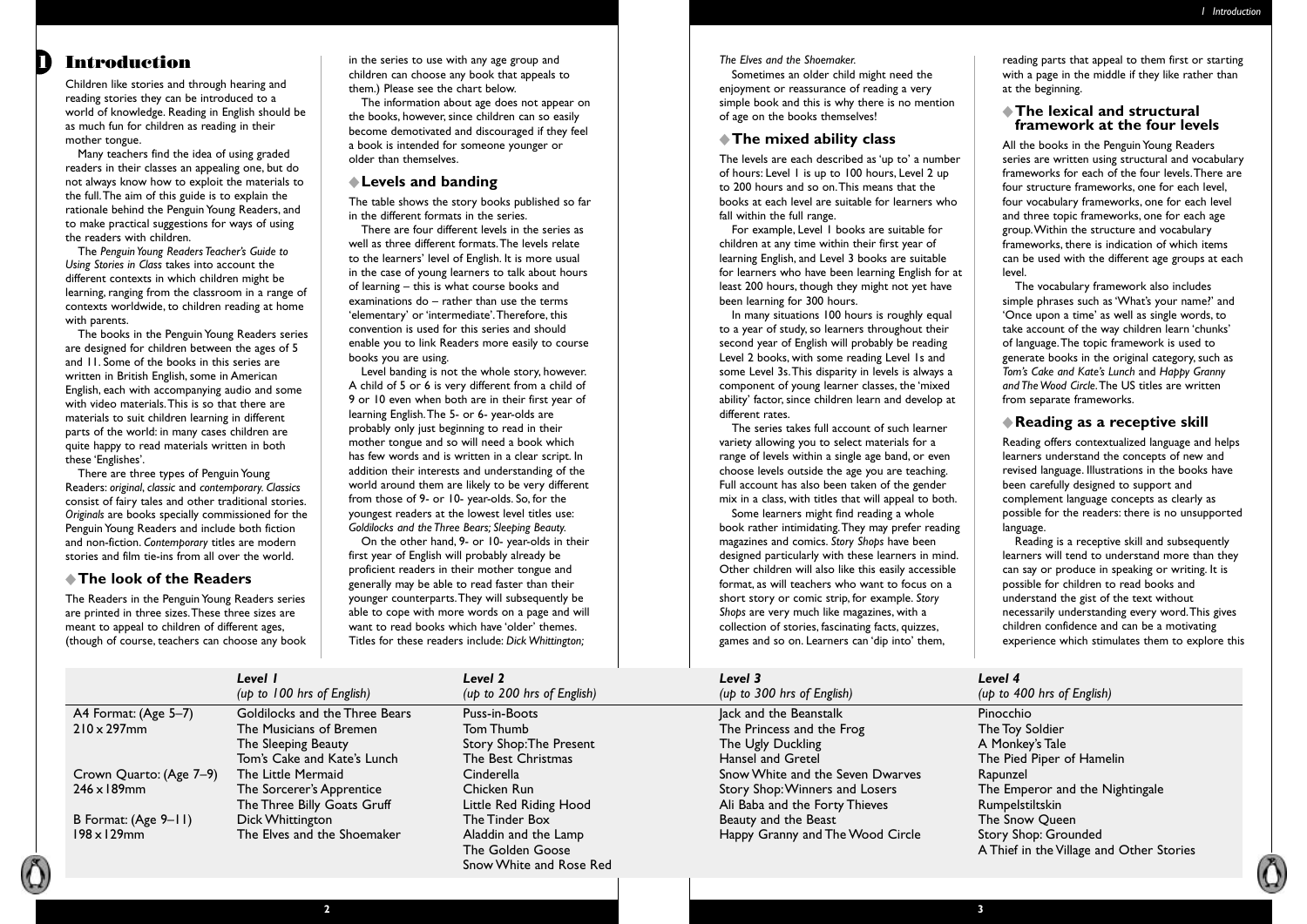for example. Introducing children to stories in the target language introduces them to a full range of language, which is extremely central to success in the target language.

*Cinderella* is a traditional story which is familiar to many children, though there are variations in different cultures.

*Happy Granny and The Wood Circle* are two new stories set in the present day. Both have themes which will be familiar to many children.

Stories might be about a context which is very familiar to the children or allow the children to experience a world very different from their own:

*Tom's Cake and Kate's Lunch* are two stories about children at home: one is about a child trying to cook, the other about a child organizing a party.

*A Thief in the Village* has three stories set in a small village in Jamaica.

#### ◆**Links with how children learn**

The ways that stories are organized have strong links with the ways that children develop their thinking skills and their understanding of concepts. In many ways they mirror the development of the child:

◆ a very simple story such as *Goldilocks and the Three Bears* which has a very limited number of characters and a simple, single plot with a clear beginning, middle and end, is particularly suitable for the younger learner;

◆ a simple story such as *The Tinder Box* which has a number of characters and a more complex plot, covering a longer time span, is more suitable for the slightly older learner;

◆ a story such as *The Emperor and the Nightingale* which is more complex in its characters, setting and plot, is more suitable for a learner who is at a later stage of development.

#### ◆**Reading the pictures as well as the words**

# **Why stories with young** learners?

One of the main ways that children learn to read in a foreign language is through pictures.The first 'reading' in the foreign language that children often carry out is of pictures or the illustrations in a book they are being read.

Children initially read words in meaning chunks, moving on later to separate these chunks into single words.Throughout this process, the pictures and illustrations act as a vital support: they help children guess the words they do not know, they reinforce for the children the words they think they know and, very importantly, they support the overall concept and meaning of the target language.

◆ focus particularly on the illustrations when they hear or read the story for the first few times;

Some activities that take children from the

genre further, allowing them to develop their full potential.

We often think of learning in two ways: what the child is able to do alone and what the child is able to do with support from a teacher, an adult or another child.The use of Readers is one way in which children can be offered opportunities to bridge the gap, either on their own, with their teacher, or a parent, or with their friends. Suggestions of activities for using the Readers are given in section 3 on page 6.

#### ◆**Reading as a step to education, the wider world and further independence**

The final point to make about reading in this introduction, is the way reading can be seen as a step to wider education and independence. Reading, whether from books or from the Internet, can open up new worlds and ideas for learners. Children who learn to read with confidence and enjoyment tend to retain that skill and outlook all their lives.

Reading should be fun and enjoyable, offer choice and challenge for everyone, from the 5 year-old beginning English to the 11-year-old who has been studying the language for four years. There is material in this series to suit both these extremes as well as all the variables in between.

#### ◆**What are stories?**

Children are used to hearing stories from the very beginning of their lives. Parents, teachers and siblings tell stories to young children. Often these stories are traditional tales from their culture or stories about everyday life in the local community: they can be old stories, they can be new stories.

Stories are all around us all the time. Many ordinary conversations during the day are stories, pictures to the words are where they:

◆ predict some key aspects of the story and the characters from the picture on the cover;'what might happen next' before the teacher turns over certain pages;

◆ retell the story using the pictures as prompts; ◆ match key phrases and sentences to the 'right'

picture: first as a listening activity, then

◆ as a silent reading activity.

#### *Big Books*

The use of 'big books' with children, where the teacher reads a story using a 'big' story book, helps take children through the process above: initially arousing children's interest in books and reading and subsequently enabling them to develop their reading skills from picture recognition to word/picture relationship to word recognition.

After children have been read the story from the big book, they can be given the small version of the same story to read alone or in groups, so that they have the pleasure and the pride of reading it by themselves and for themselves.

#### ◆**Story shapes and familiar elements**

Many stories are already familiar to children, although they might know a particular version of a story. Many of the stories in the Penguin Young Readers series fall into this category as they are known throughout the world. Children are, therefore, familiar with the main characters and what happens in these stories. However, even when they do not know a particular story, there are usually familiar elements such as the shape of the story, the plot and the character types which they recognize and which help them to become involved.

Stories can be thought of as having two main shapes: *linear* and *cumulative repetitive.*

*Linear stories* are very common.These are stories where the plot line starts at the beginning, and moves on to the middle and finally to the end of the story. In *The Princess and the Frog* for example, the story moves from event to event until it reaches its conclusion.

Examples of other linear stories in this series are:

*The Toy Soldier, The Pied Piper of Hamelin, The Snow Queen, A Monkey's Tale, Pinocchio.* These stories lend themselves well to the children making their own mini books of the story, using simple pictures and words.

*Cumulative repetitive* stories are very common

story types too.The main character usually sets out on a quest or has a task or tasks to do. In order to complete each task successfully, he/she becomes involved in a series of repetitive actions. For example, in *The Musicians of Bremen*, a donkey sets out on his way to Bremen. On the way he first meets a dog, then a cat, then a cock. He asks each one the same question and as a result each one joins him on his journey.The donkey asks each of the other animals the same question: Can you sing?

This question is asked three times, each time the donkey meets a new animal. By the time the children have heard the story three or four times, they will have heard these key phrases at least nine times, and will probably have started to join in on the second or third listening.The repetition is a central feature of the story and is not placed there merely for language learning purposes.

Examples of other stories of this type in the Penguin Young Readers series are:

*Goldilocks and the Three Bears, Jack and the Beanstalk, Rapunzel, The Three Billy Goats Gruff, The Golden Goose.*

Some stories are a combination of both linear and cumulative repetitive types, for example, *The Sorcerer's Apprentice* and *Snow White and the Seven Dwarves*.

In many of the stories in this series there are characters which children will immediately recognize: *Cinderella, Snow White, Aladdin* and so on.They may have seen films of the stories or heard a version of the story in their mother tongue. Either way, it is familiar.

In other stories, rather than recognizing specific characters, they may recognize character types: for example the 'bad' Snow Queen, the 'modern' granny in *Happy Granny*, the children in *The Best Christmas*, the 'good' and 'bad' monkeys in *A Monkey's Tale*.They will also be quite familiar with giants, such as the one that appears in *Jack and the Beanstalk*, and animals changing shapes, as in *The Princess and the Frog*.

#### ◆**Stimulating creativity and ownership**

Children are always keen to make changes to stories, to personalize them, to suggest other endings, other characters and so on.This is a feature of stories through the ages: that they constantly change to suit the individual and the context.This can be very stimulating for children since it promotes creativity and lets them develop their own stories, which they are often very, very proud of.This aspect also provides children with ways of interacting with you the teacher as well as the other learners in the class.



Reading aloud is not the same as the receptive skill of reading. It is possible to read aloud with reasonable pronunciation but minimal understanding.Asking children to read aloud demands different skills and abilities from 'silent' reading, turning reading into something other than a receptive skill. Reading aloud activities can usefully be used as consolidation, for example when a story is being dramatized in the classroom, although such activities should only be done once it is clear that learners fully understand the story.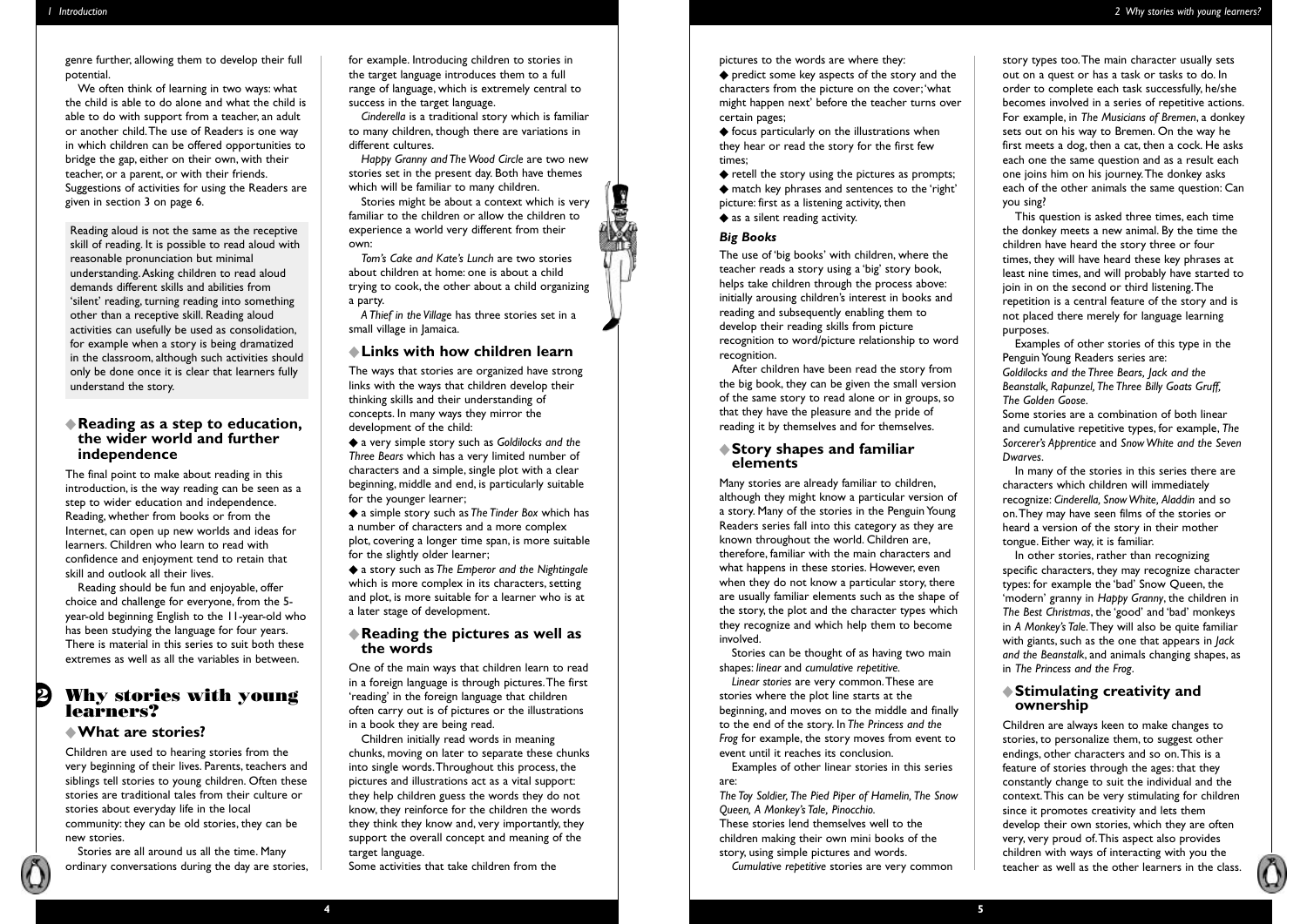- ◆ They can read the story as many times as they like;
- ◆ They can talk about the story with their friends and with their teacher;
- ◆ They do not necessarily have to finish the book.They can choose another story if they want to;
- ◆ Reading is enjoyable and fun.

◆ as a 'settler' ie. to settle children down at the beginning or the end of a lesson;

#### ◆**How to manage group and individual reading**

◆ as a homework activity together with a specific task.

As with other classroom activities, reading can be done on an individual as well as a group basis. Individual reading is appropriate:

◆ mixed interest groupings: each group can read a different book according to their interest;

◆ in a mixed ability class for those learners who have finished an activity earlier than the others;

Individual reading should never:

- ◆ be given as a punishment;
- ◆ be done when there is distracting classroom or background noise;
- ◆ continue for too long.

Group reading activities are appropriate for: ◆ mixed ability groupings: children of different ability levels can work together;

◆ makes sure the group is doing the activity and not something else;

◆ mixed age groupings: groups can be organized by age and read books appropriate for the age profile (this applies particularly to classes where there is a wide age range).

◆ is time-keeper and makes sure the group has finished in the time set by the teacher; ◆ makes sure that most of the speaking is in English and not the mother tongue;  $\blacklozenge$  is in charge of completing the activity sheet, when there is only one worksheet per group.

Managing group reading activities requires some planning and forward thinking from the teacher. As with all types of reading, there is usually a pre-reading activity, a while-reading activity and a post-reading activity.There are examples of each of these below.The focus of all these activities is on the meaning of the story and the children's reaction to it, rather than the mere form of the language.

As with all group activities, it can be helpful if members of a group have different roles, whether they choose these themselves or are allocated them by the teacher.The types of roles you use will depend on the age of the learners and their level of English, as well as the type of activity. To help with classroom management and carrying out activities more effectively, someone is needed who:

◆ to suggest names for characters in a story, for example in *The Musicians of Bremen* or *The Three Billy Goats Gruff* or *Cinderella*;

> You will then be able to go round the class and monitor what each group is doing, giving help where needed. If learners have been working on different stories in their groups, or perhaps on different activities about the same story, it is possible to re-group the learners for a 'real' information exchange activity.They can then talk about and hear about what they and others have found out. For example: Groupings for first activity with groups of 4 children:

AAAA BBBB CCCC DDDD Groupings for second activity: ABCD ABCD ABCD ABCD

Individual reading also needs to be planned and managed. Learners reading on their own can be supported by the teacher, by other learners and by parents: in the classroom, for example, they can put their hand up if they need some help, at home, they can show parents what they have read.

When learners are reading on their own, they need to be given a clear purpose for reading – as is true with every reading situation.There are examples of pre- while- and post-reading activities below which apply to group and individual reading. One way of consolidating individual reading is for the learner to use reading record cards.There are photocopiable examples of these for different age groups in the centre of this guide, pages 12-13.

Individual learners can show what they think of a book they have read by filling in a record sheet:

◆ Each book can be used with a number of different topics.This means there is choice for learners with differing interests and for learners who want to read more than one book on a certain topic;

◆ There are books at all four levels for each topic area.This gives you flexibility: if you have learners of different ability levels in your class, they do not all have to read the same book;

- ◆ they can write a few comments about the story;
- ◆ they can give it a grade or a rating;
- ◆ they can draw a smiley or sad face in response to statements about the book;
- ◆ they can compile a list of 'my favourite books and why I like them'.

◆ There are books aimed at different ages for each topic area.This means that if you teach the same topic with different age groups, there is material which is suitable for the whole age range.This also means that you can recycle books from one topic to another: it is common for a topic which is taught in the first year of English to appear again in the course book for the third year of English: for example Food or Animals.

Younger children may still be getting used to: reading from left to right;

> Younger learners can complete a class record sheet of books read, since individuals will not read very many books. Older learners will read more and can compile a personal record sheet of the books they have read.The oldest learners will read even more widely and can complete a record sheet for each book they read. However, learners can easily be discouraged from reading if they feel they have to complete a record sheet whenever they finish a book. So, these types of activities should not be used all the time.



There is a range of books for each topic in both British and American English.

Some possible activities are for children :

◆ try and guess the ending of a story, for example, *The Princess and the Frog* or *The Pied Piper*; ◆ draw and/or tell their preferred ending for a story, for example *A Monkey's Tale* or *The Toy Soldier*;

◆ make changes to parts of the story, for example *Ali Baba and the Forty Thieves* or *Aladdin and the Lamp*;

◆ draw their own picture of their favourite part of the story or favourite character and label it, for example *The Ugly Duckling*.

#### ◆**Stories as a means of extending experience**

Stories can be a way of extending children's experience beyond the world immediately around them. Children might find the location of *A Thief in the Village and Other Stories* an unfamiliar one and this might lead to links with geography. Links with music can lead to finding out, listening to, and even playing, the kinds of music that are played in the Caribbean.

In the story,'The Wood Circle' in *Happy Granny and The Wood Circle* two girls find a historic monument and have to decide whether to leave it where it is, or tell someone so it can be protected. For many children, this might well be relevant to their local context, where the preservation of ancient monuments, old buildings and artifacts is a focus of discussion and debate.

Younger children can also be helped by the teacher to compare the story in the Reader with the version they know in their mother tongue. *Little Red Riding Hood*, for example, has many different endings: granny dies in some versions, survives in others, the wolf is shot, thrown into a well, and even runs away.

# **Using story readers**  ◆**Linking stories into teaching**

One of the most common and most effective ways of teaching English to children is through the use of topics and themes.These topics and themes may be part of the English syllabus or may cover a number of school subjects, in which case they are called cross-curricular or interdisciplinary topics.They allow language to be taught within a context which is familiar and meaningful to the children.

This topic approach makes the language more memorable for the learners as well as allowing them to build on their previous knowledge. Such previous knowledge will come from their work on other school subjects as well as their experience of life outside school.You will find that the stories in the Penguin Young Readers series fit easily into the topics and themes used in the classroom because the series was designed with a topic framework in mind.

On pages 14-15, you will find a topic plan for the current books in the series.You will notice:

#### ◆**Extensive reading for children**

Children using the Penguin Young Readers series will already be reading in their mother tongue. They will, therefore, be used to interpreting both words and pictures to help them understand the meaning of stories.

reading from top to bottom.

For these children, the largest books in the series, are probably the most suitable.These books have a very limited number of words on a page and are printed in larger type.

Extensive reading is not the same as reading aloud or intensive, study reading. Children will need to be reminded that:

- ◆ They do not have to understand every word in the story. It is the general meaning which is important;
- ◆ They can 'read' the pictures as well as the words;
- ◆ They do not need to read the story aloud. They may want to, of course, to give an example of what a character says or if they acting out that character;

There are endless ways in which children can be creative with stories.Why not send in to us ways you have exploited the books.We will share your ideas with other teachers.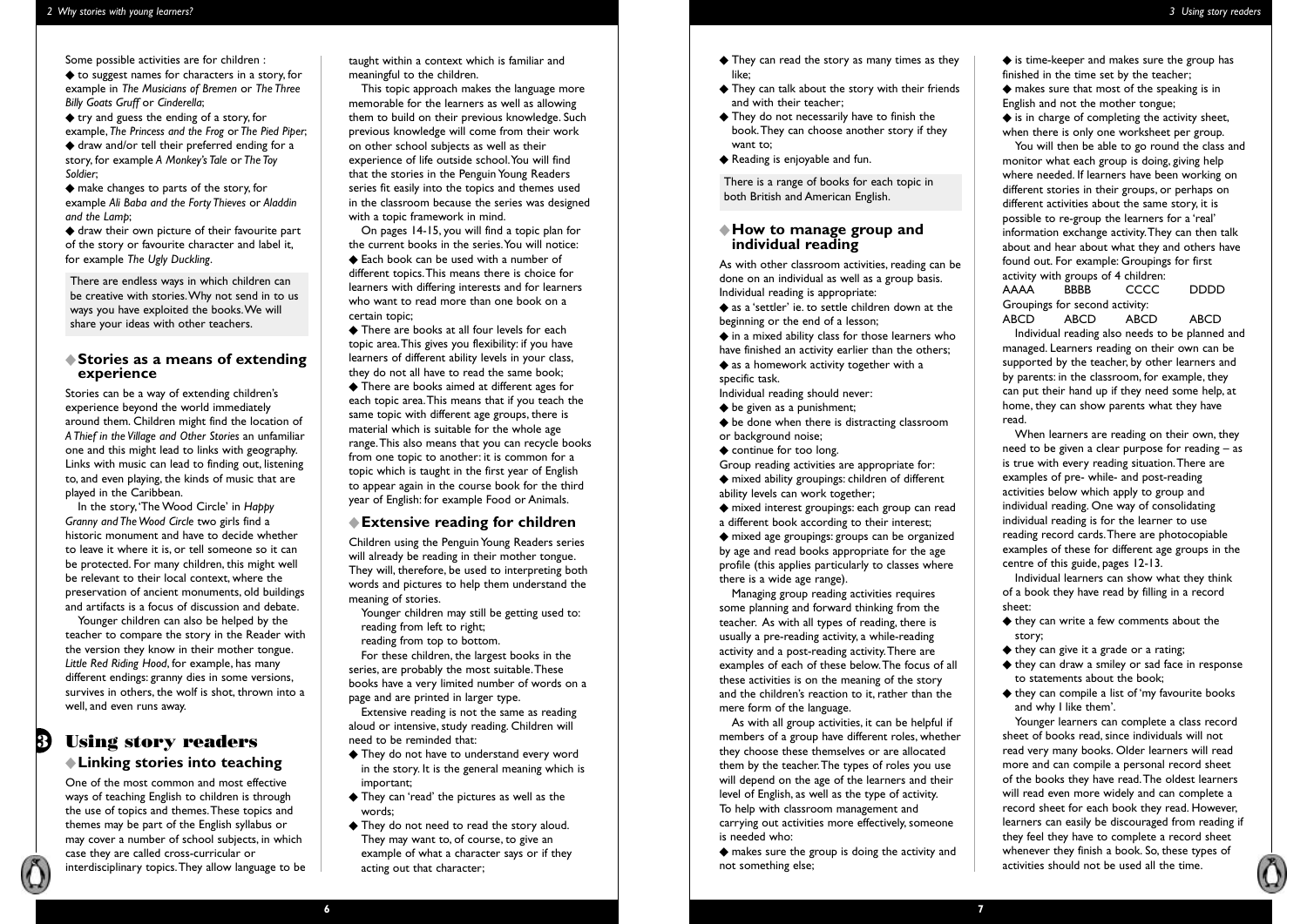

photocopiable

**9**

# ◆**Reading together: buddy reading**

Children do not develop at the same rate. Individual children have different strengths and weaknesses: a learner who is slow at reading may be very good at listening activities, for example.

Those learners who find reading more difficult than other learners, may find they are much slower at reading than other children in the class. Such children can find individual reading periods stressful and often react by misbehaving or distracting other children.

◆ get together once a week to talk about what they have read and what they understand, think and feel about it;

◆ choose the same book, read it over a period of time, then talk about it in lesson time;

◆ decide to read the same pages for homework and talk about it the next day;

◆ read a different book and then tell each other about their respective books.

In the class, there will also be learners who have fewer difficulties with reading. It is possible to pair these weaker and stronger readers together for the benefit of both.The more able readers will help their partners with activities and the interpretation of the book, the less able readers will benefit from working with someone who, though more skilled at reading, is at the same cognitive level as they are and can understand their difficulties.

Pairings tend to work best if the learners share the same interests and like reading the same types of books.

Buddy reading does not mean that the two 'buddies' always work together during class reading activities.They might:

*Text is continued on page 17*

© Pearson Education 2000 www.penguinreaders.com

### **How to use the photocopiable materials**

#### *Reading Record Sheets*

There are two pages of these, with two record sheets on each page.They are designed to be photocopied and enlarged for class use.You will notice there are three different 'individual' reading record sheets.These are designed for different ages of learners. **'Books I like'** is for the youngest learners.They can give the book stars depending on how much they like it: one star might mean it is OK, 5 stars that it is great.You will need to tell them how many stars are possible and what they mean. **'My Reading Books'** is for learners who are able to write brief comments about the books. They have the prompt 'I think …' at the top so that they might write 'it's good' or 'it's OK'.You might want to suggest some phrases for them to use. **'Books I've Read in School'** is for learners who not only read a lot of books but who can write quite detailed comments about what they read.The **Class Reading Record** needs to be enlarged so that it can be displayed on the wall in your classroom. Down the left hand side you will need to write the titles of the Readers which everyone in the class has the opportunity to read. Along the top of the grid you can write the children's names – or use a number code if there is not enough room.Then the children can tick the books they have read. At the end of the term you can all see which book most people have read and who has read the most books!

#### *Mask*

You will want to photocopy and enlarge it for the children to colour and use.

#### *The Board Game*

In the centre of the Guide there is a 2-page board game for your children to play.

*How to play the Penguin Young Readers board game.*

This is an action game.When a player lands on a square they must do the action before

following the instructions in the square about moving forward or back.The other children in the group can make sure that each player does the right action.

You will need to check the children understand and can do the action words before they start the game.The words are:

Catch Carry Climb Comb Dance Eat Fly Hide Hold Hold hands Keep still Make a face

Make a noise Mend Move Open Play Rub Run Say Sing Smile Stand Swim Touch You will need one board for each group of four to six children.

Each group will need a dice and each child will need a counter of the same sort. The first player in each group to throw a six starts. The player moves according to the number on the dice and carries out the action.The player then moves forward, back or misses 1 turn according to the instructions.

The next player throws the dice and so on until there is a winner.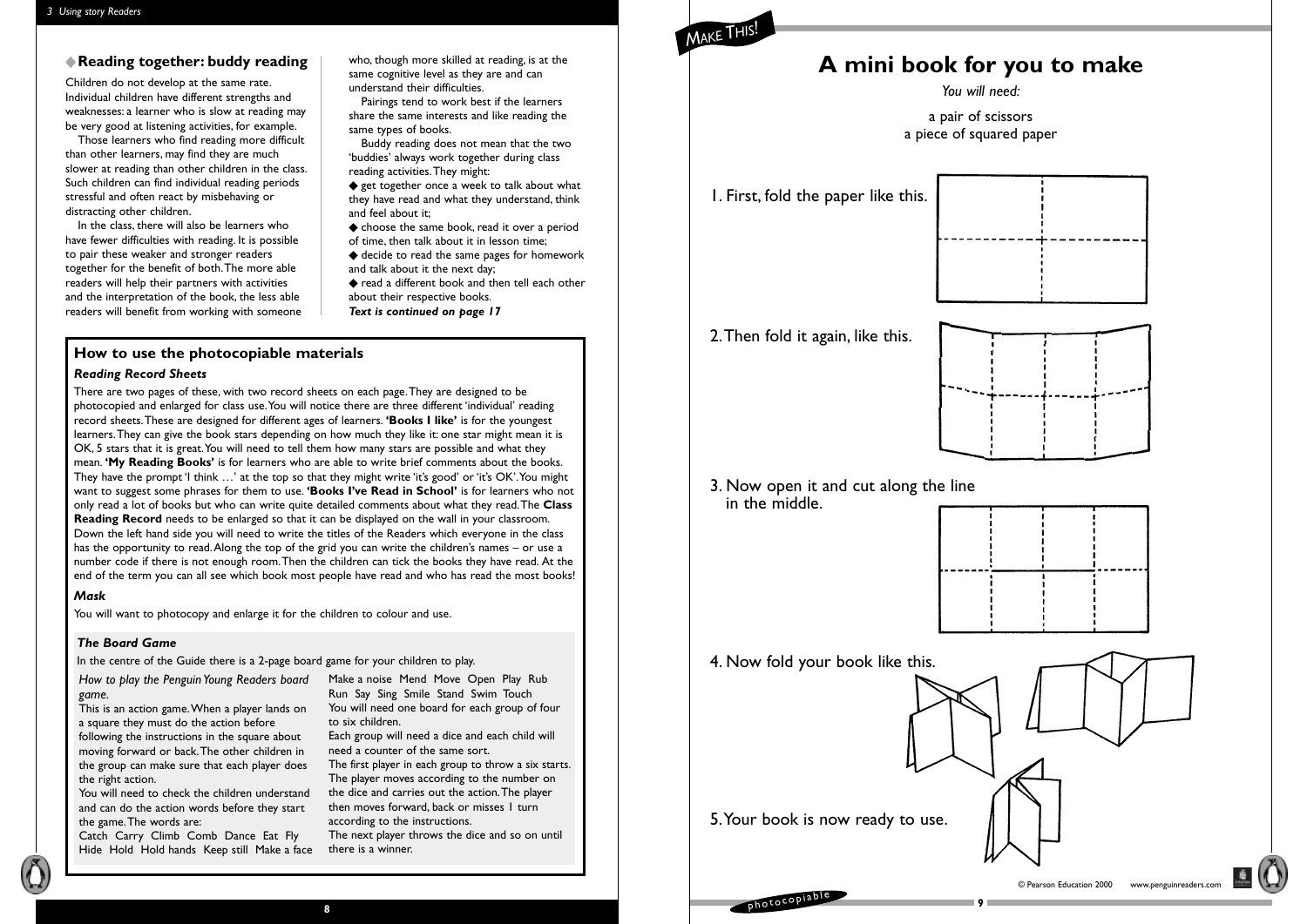|                 |                | <b>Books I've Read in School</b> |                             |                                   |                          |                              |
|-----------------|----------------|----------------------------------|-----------------------------|-----------------------------------|--------------------------|------------------------------|
| How many stars? | years          |                                  |                             | <b>DATE</b><br>STARTED   FINISHED | Comment                  |                              |
|                 | Ş<br>$\bullet$ |                                  |                             |                                   |                          |                              |
|                 |                |                                  |                             |                                   |                          |                              |
|                 |                |                                  |                             |                                   |                          |                              |
|                 |                |                                  |                             |                                   |                          |                              |
|                 |                |                                  |                             |                                   |                          |                              |
|                 |                |                                  |                             |                                   |                          |                              |
|                 |                |                                  |                             |                                   |                          |                              |
|                 |                |                                  |                             |                                   |                          |                              |
|                 |                |                                  |                             |                                   | © Pearson Education 2000 |                              |
|                 |                |                                  |                             |                                   |                          |                              |
|                 |                |                                  | <b>Class Reading Record</b> |                                   |                          |                              |
| I think         |                |                                  |                             |                                   |                          |                              |
|                 |                | Title of book                    |                             |                                   |                          |                              |
|                 |                |                                  |                             |                                   |                          |                              |
|                 |                |                                  |                             |                                   |                          |                              |
|                 |                |                                  |                             |                                   |                          |                              |
|                 |                |                                  |                             |                                   |                          |                              |
|                 |                |                                  |                             |                                   |                          |                              |
|                 |                |                                  |                             |                                   |                          |                              |
|                 |                |                                  |                             |                                   |                          |                              |
|                 |                |                                  |                             |                                   |                          |                              |
|                 |                |                                  |                             |                                   |                          |                              |
|                 |                |                                  |                             |                                   |                          | $\overline{\mathbb{Q}}$<br>≛ |

| The Story Book           |             | How many stars? |  |
|--------------------------|-------------|-----------------|--|
|                          |             |                 |  |
|                          |             |                 |  |
|                          |             |                 |  |
|                          |             |                 |  |
|                          |             |                 |  |
|                          |             |                 |  |
|                          |             |                 |  |
|                          |             |                 |  |
|                          |             |                 |  |
|                          |             |                 |  |
|                          |             |                 |  |
|                          |             |                 |  |
| © Pearson Education 2000 |             |                 |  |
|                          | ----------- |                 |  |
| <b>My Reading Books</b>  |             |                 |  |
|                          | I think     |                 |  |
| The Book                 |             |                 |  |
|                          |             |                 |  |
|                          |             |                 |  |
|                          |             |                 |  |
|                          |             |                 |  |
|                          |             |                 |  |
|                          |             |                 |  |
|                          |             |                 |  |
|                          |             |                 |  |
|                          |             |                 |  |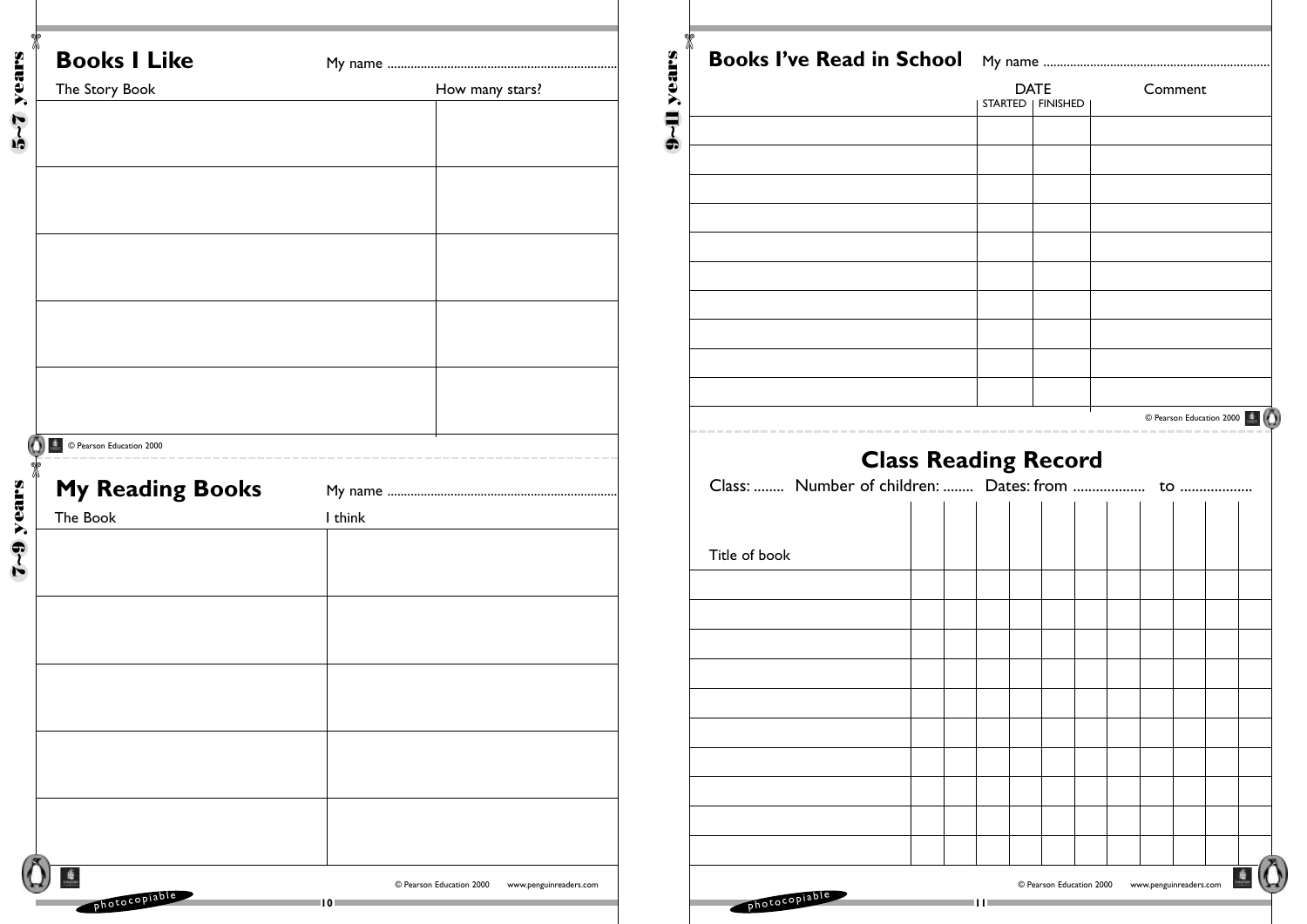

**6** Hold a frog  $b_y = \frac{b_y}{c} \int_{c_{0}}^{c_{0}} c_y$  $M_{15S}^{10}$  is  $1$  turn. **7** Comb your hair like Rapunzel.  $^{\prime}$  Go to 12. **8** Fly like the Fly like<br>Ugly Duckling.  $60^{13}$  14. Es  $\sqrt{26}_{Eat~\text{some}}$ porridge. **27** Miss 1 turn. Hold hands with the Snow Quee'r Go back to 13. 28 <sub>Carry</sub> ↶ buckets of water. **29** Miss<sup>1</sup> Run from turn. the wolf. Go to the end. © Pearson Education 2000 www.penguinreaders.com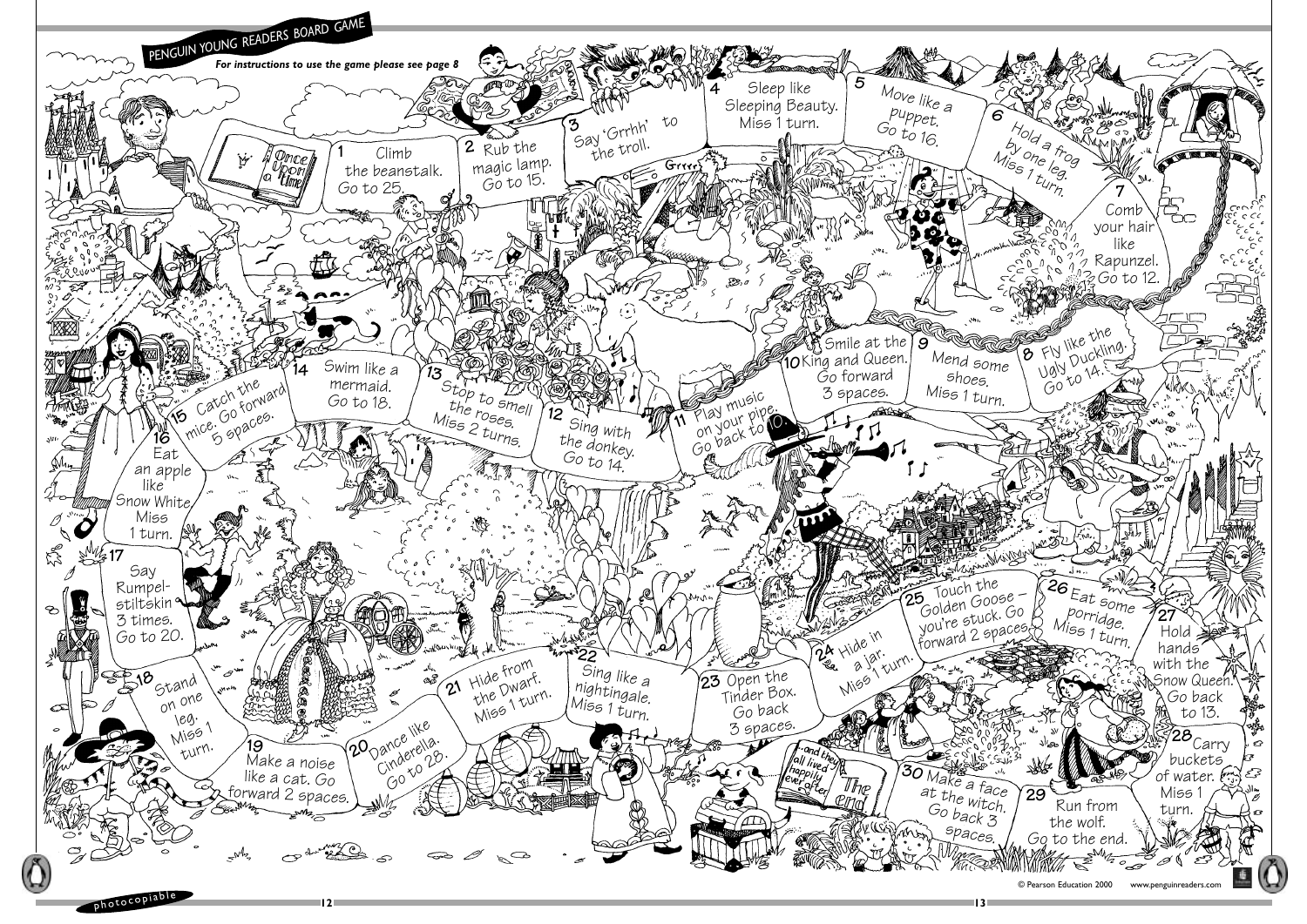| TOPIC PLAN        |                                   |                 |                                                            |                                     | level 1                                    |                                             |              |                                                                |                            | level 2      |                    |                            |              |                                      |                            |                   |                                   |                            |                                                 | level 3                    |                   |                                 |                            |                      |                                     |                                        |                                   |                         | level 4                                                                     |              |                            |                    |                    |                            |                                |                    |                 |                                                              |              |
|-------------------|-----------------------------------|-----------------|------------------------------------------------------------|-------------------------------------|--------------------------------------------|---------------------------------------------|--------------|----------------------------------------------------------------|----------------------------|--------------|--------------------|----------------------------|--------------|--------------------------------------|----------------------------|-------------------|-----------------------------------|----------------------------|-------------------------------------------------|----------------------------|-------------------|---------------------------------|----------------------------|----------------------|-------------------------------------|----------------------------------------|-----------------------------------|-------------------------|-----------------------------------------------------------------------------|--------------|----------------------------|--------------------|--------------------|----------------------------|--------------------------------|--------------------|-----------------|--------------------------------------------------------------|--------------|
|                   |                                   |                 | $5 - 7$                                                    |                                     |                                            | $7 - 9$                                     |              |                                                                | $9 - 11$                   |              |                    | $5 - 7$                    |              |                                      |                            | $7 - 9$           |                                   |                            | $9 - 11$                                        |                            |                   | $5 - 7$                         |                            |                      | $7 - 9$                             |                                        |                                   | $9 - 11$                |                                                                             |              | $5 - 7$                    |                    | $7 - 9$            |                            |                                |                    | $9 - 11$        |                                                              |              |
|                   | Goldilocks and the<br>Three Bears | Sleeping Beauty | ৳<br>The Musicians of<br>Bremen<br>Tom's Cake and<br>Lunch | Cake and Kate's                     | Goats<br>The Three Billy (<br>Gruff        | Little Mermaid<br>$\overline{\mathsf{The}}$ |              | The Sorcerer's<br>Apprentice<br>The Elves and the<br>Shoemaker | Dick Whittington           | Tom Thumb    | Puss-in-Boots      | Present<br>Storyshop: The  | Chicken Run  | Hood<br>Little Red Riding            | Cinderella                 | Box<br>The Tinder | Christmas<br>Best<br>$\mathbb{F}$ | and<br>Snow White          | Goose<br>Golden<br>Red<br>Rose<br>$\frac{e}{1}$ | the Lamp<br>Aladdin and    | The Ugly Duckling | Beanstalk<br>the<br>and<br>Jack | The Princess and the<br>ၓိ | Gretel<br>Hansel and | Snow White and the<br>Seven Dwarves | and Losers<br>Storyshop:<br>Winners an | Ali Baba and the Forty<br>Thieves | and the Beast<br>Beauty | $\frac{e}{\sqrt{1}}$<br>Happy Gramy and t<br>Wood Circle<br>The Toy Soldier |              | Pinocchio                  | A Monkey's Tale    | Rapunzel           | ᡃᢅᡠ<br>The Pied Piper      | Hamelin<br>Storyshop: Grounded | Queen<br>The Snow  | Rumpelstiltskin | The Emperor and the<br>Nightingale<br>A Thief in the Village |              |
| <b>TOPICS</b>     |                                   |                 |                                                            |                                     |                                            |                                             |              |                                                                |                            |              |                    |                            |              |                                      |                            |                   |                                   |                            |                                                 |                            |                   |                                 |                            |                      |                                     |                                        |                                   |                         |                                                                             |              |                            |                    |                    |                            |                                |                    |                 |                                                              |              |
| Animals           | $\checkmark$                      |                 | $\checkmark$                                               |                                     | V                                          |                                             |              |                                                                | $\checkmark$               | $\checkmark$ | V                  | $\checkmark$               | $\checkmark$ | $\checkmark$                         |                            | $\checkmark$      |                                   | $\boldsymbol{\mathcal{U}}$ | $\checkmark$                                    |                            | $\checkmark$      | $\checkmark$                    | V                          |                      | $\checkmark$                        |                                        |                                   | $\checkmark$            |                                                                             | $\checkmark$ | $\checkmark$               | $\checkmark$       |                    | $\checkmark$               | $\checkmark$                   | $\checkmark$       |                 | $\checkmark$                                                 |              |
| Body              |                                   |                 |                                                            |                                     |                                            | $\checkmark$                                |              |                                                                |                            | $\checkmark$ |                    |                            |              | $\checkmark$                         |                            |                   |                                   |                            |                                                 |                            | $\checkmark$      |                                 |                            |                      |                                     | $\boldsymbol{\mathcal{U}}$             |                                   | $\checkmark$            |                                                                             |              | $\checkmark$               |                    | $\boldsymbol{\nu}$ |                            |                                | $\checkmark$       |                 |                                                              |              |
| <b>Buildings</b>  |                                   | $\checkmark$    |                                                            |                                     |                                            |                                             | $\checkmark$ |                                                                | $\boldsymbol{\mathcal{U}}$ |              | $\checkmark$       |                            |              |                                      |                            | $\checkmark$      |                                   |                            |                                                 | $\checkmark$               |                   | $\checkmark$                    |                            | $\checkmark$         |                                     |                                        | $\checkmark$                      |                         |                                                                             |              | $\boldsymbol{\mathcal{U}}$ |                    | $\checkmark$       | $\boldsymbol{\nu}$         |                                |                    | $\checkmark$    |                                                              |              |
| Celebrations      |                                   | $\checkmark$    |                                                            | $\checkmark$                        |                                            |                                             |              |                                                                | $\checkmark$               |              | $\checkmark$       |                            |              |                                      | $\boldsymbol{\nu}$         | $\checkmark$      | V                                 | $\boldsymbol{\nu}$         | $\checkmark$                                    |                            |                   |                                 | V                          |                      | $\checkmark$                        |                                        |                                   |                         | $\checkmark$                                                                | $\checkmark$ |                            |                    |                    |                            |                                |                    | $\checkmark$    | $\checkmark$                                                 |              |
| Clothes           |                                   |                 |                                                            |                                     |                                            |                                             |              | $\checkmark$                                                   |                            |              | $\checkmark$       |                            |              | $\checkmark$                         | $\checkmark$               |                   | $\boldsymbol{\mathcal{U}}$        |                            | $\checkmark$                                    | $\checkmark$               |                   |                                 |                            |                      |                                     |                                        |                                   |                         | $\checkmark$                                                                |              |                            |                    |                    |                            | V                              | $\checkmark$       |                 |                                                              |              |
| Colours           | $\checkmark$                      | $\checkmark$    |                                                            |                                     |                                            |                                             |              | $\checkmark$                                                   |                            |              |                    |                            |              | $\checkmark$                         | $\mathbf v$                |                   |                                   | $\boldsymbol{\nu}$         | $\checkmark$                                    | $\boldsymbol{\mathcal{U}}$ |                   |                                 |                            |                      | $\boldsymbol{\mathcal{U}}$          |                                        |                                   |                         |                                                                             |              |                            |                    | $\checkmark$       | $\checkmark$               | $\checkmark$                   | $\checkmark$       |                 |                                                              |              |
| The Country       |                                   | $\checkmark$    |                                                            |                                     | $\checkmark$                               |                                             | $\checkmark$ |                                                                | $\checkmark$               |              | $\boldsymbol{\nu}$ | $\checkmark$               | $\checkmark$ | $\checkmark$                         |                            |                   | $\boldsymbol{\mathcal{U}}$        | $\boldsymbol{\nu}$         | $\checkmark$                                    |                            | $\checkmark$      | $\checkmark$                    |                            | $\checkmark$         | $\checkmark$                        |                                        |                                   | V                       | $\mathbf v$                                                                 |              |                            | $\checkmark$       | $\checkmark$       | $\boldsymbol{\nu}$         |                                | $\boldsymbol{\nu}$ |                 |                                                              | $\checkmark$ |
| Family            | $\checkmark$                      | $\checkmark$    |                                                            |                                     |                                            | $\checkmark$                                |              |                                                                | $\checkmark$               | $\checkmark$ |                    | $\checkmark$               |              | $\checkmark$                         | V                          |                   | V                                 | $\boldsymbol{\nu}$         | $\checkmark$                                    | V                          | $\checkmark$      | $\checkmark$                    | V                          | $\checkmark$         | $\boldsymbol{\nu}$                  |                                        | $\checkmark$                      | $\checkmark$            | $\checkmark$                                                                |              |                            |                    | $\boldsymbol{\nu}$ |                            |                                |                    | $\checkmark$    |                                                              | $\checkmark$ |
| Film, Media, TV   |                                   |                 |                                                            |                                     |                                            |                                             |              |                                                                |                            |              |                    | $\checkmark$               | $\checkmark$ |                                      |                            |                   |                                   |                            |                                                 |                            |                   |                                 |                            |                      |                                     |                                        |                                   |                         |                                                                             |              |                            |                    |                    |                            |                                |                    |                 |                                                              |              |
| Food              | $\checkmark$                      |                 | $\checkmark$                                               | V                                   | V                                          |                                             | $\checkmark$ |                                                                | V                          | $\checkmark$ |                    |                            | $\checkmark$ | $\checkmark$                         |                            |                   | ✓                                 | $\boldsymbol{\mathcal{U}}$ | $\checkmark$                                    |                            |                   | $\checkmark$                    | V                          | $\checkmark$         |                                     |                                        |                                   | $\checkmark$            |                                                                             | $\checkmark$ |                            |                    |                    | $\checkmark$               | $\checkmark$                   | $\checkmark$       |                 |                                                              | $\checkmark$ |
| Friendships       |                                   |                 | $\boldsymbol{\mathcal{U}}$                                 | $\boldsymbol{\nu}$                  |                                            | ✓                                           |              | $\checkmark$                                                   |                            |              | $\checkmark$       | $\checkmark$               | $\checkmark$ |                                      | $\boldsymbol{\mathcal{U}}$ |                   | V                                 | $\boldsymbol{\nu}$         |                                                 |                            |                   |                                 | $\checkmark$               |                      | $\checkmark$                        | $\checkmark$                           |                                   | $\checkmark$            | $\boldsymbol{\nu}$                                                          |              | $\checkmark$               | $\boldsymbol{\nu}$ |                    |                            | $\checkmark$                   |                    |                 | $\checkmark$                                                 | $\mathbf v$  |
| The Future        |                                   |                 |                                                            |                                     |                                            |                                             |              |                                                                |                            |              |                    |                            |              |                                      |                            |                   |                                   |                            |                                                 |                            |                   |                                 |                            |                      |                                     |                                        |                                   |                         |                                                                             |              |                            |                    |                    |                            |                                |                    |                 |                                                              |              |
| Health            |                                   |                 |                                                            |                                     |                                            |                                             |              |                                                                |                            |              |                    |                            |              |                                      |                            |                   |                                   |                            |                                                 |                            |                   |                                 |                            |                      |                                     | $\checkmark$                           |                                   |                         |                                                                             |              |                            |                    | $\checkmark$       |                            |                                |                    |                 | $\checkmark$                                                 |              |
| Hobbies           |                                   |                 |                                                            |                                     |                                            |                                             |              |                                                                |                            |              |                    | $\checkmark$               |              |                                      |                            |                   |                                   |                            |                                                 |                            |                   |                                 |                            |                      |                                     | $\checkmark$                           |                                   |                         | $\checkmark$                                                                | $\checkmark$ |                            |                    |                    |                            |                                |                    |                 |                                                              |              |
| Holidays          |                                   |                 |                                                            |                                     |                                            |                                             |              |                                                                | $\checkmark$               |              |                    | $\checkmark$               |              |                                      |                            |                   | V                                 |                            |                                                 |                            |                   |                                 |                            |                      |                                     | $\checkmark$                           |                                   |                         |                                                                             |              |                            |                    |                    |                            |                                |                    |                 |                                                              |              |
| Jobs              |                                   |                 |                                                            |                                     |                                            |                                             | $\checkmark$ | $\checkmark$                                                   | $\checkmark$               |              |                    |                            |              |                                      | $\boldsymbol{\mathcal{U}}$ |                   |                                   |                            | $\checkmark$                                    |                            |                   |                                 |                            |                      | $\checkmark$                        |                                        | $\checkmark$                      | V                       |                                                                             |              | $\checkmark$               |                    |                    | $\checkmark$               |                                |                    |                 |                                                              | $\checkmark$ |
| Magic             |                                   | $\checkmark$    |                                                            |                                     |                                            | V                                           | V            | $\checkmark$                                                   |                            | $\checkmark$ |                    |                            |              |                                      | $\checkmark$               | $\checkmark$      |                                   | $\boldsymbol{\mathcal{U}}$ | $\checkmark$                                    | $\checkmark$               |                   | $\checkmark$                    | V                          | V                    | $\checkmark$                        |                                        | $\checkmark$                      | $\checkmark$            | $\boldsymbol{\mathcal{U}}$                                                  |              | $\checkmark$               | V                  |                    | $\checkmark$               |                                | $\checkmark$       | $\checkmark$    |                                                              |              |
| Monsters          |                                   |                 | $\checkmark$                                               |                                     | $\checkmark$                               | $\checkmark$                                |              |                                                                |                            |              |                    |                            |              |                                      |                            |                   |                                   |                            |                                                 |                            |                   | ✓                               |                            | V                    |                                     |                                        |                                   |                         |                                                                             |              |                            | $\checkmark$       |                    |                            |                                |                    |                 |                                                              |              |
| Music             |                                   |                 | $\checkmark$                                               |                                     |                                            |                                             |              |                                                                |                            |              |                    |                            |              |                                      |                            |                   |                                   |                            |                                                 |                            |                   |                                 |                            |                      |                                     |                                        |                                   |                         | $\boldsymbol{\nu}$                                                          |              |                            |                    |                    | $\boldsymbol{\mathcal{U}}$ |                                |                    |                 | $\boldsymbol{\nu}$                                           |              |
| My House          | $\checkmark$                      |                 |                                                            | $\checkmark$                        |                                            |                                             |              |                                                                |                            |              |                    | $\checkmark$               | $\checkmark$ |                                      |                            |                   | V                                 |                            |                                                 |                            |                   |                                 |                            |                      |                                     |                                        |                                   |                         |                                                                             |              |                            |                    | $\checkmark$       |                            |                                |                    | $\checkmark$    |                                                              | $\checkmark$ |
| My Town           |                                   |                 |                                                            |                                     |                                            |                                             |              |                                                                | $\checkmark$               |              |                    |                            |              |                                      |                            |                   |                                   |                            |                                                 |                            |                   |                                 |                            |                      |                                     |                                        |                                   |                         |                                                                             | $\checkmark$ |                            |                    |                    | V                          |                                |                    |                 |                                                              | $\checkmark$ |
| Numbers           | $\checkmark$                      |                 |                                                            |                                     | V                                          |                                             | V            |                                                                | $\checkmark$               |              |                    |                            |              |                                      | $\boldsymbol{\mathcal{U}}$ | $\checkmark$      |                                   |                            |                                                 |                            |                   |                                 | $\checkmark$               |                      | $\checkmark$                        |                                        |                                   |                         |                                                                             | $\checkmark$ |                            |                    |                    | $\checkmark$               |                                |                    |                 |                                                              |              |
| School            |                                   |                 |                                                            |                                     |                                            |                                             |              |                                                                | $\checkmark$               |              |                    |                            |              |                                      |                            |                   |                                   |                            |                                                 |                            |                   |                                 |                            |                      |                                     | $\checkmark$                           |                                   |                         | $\checkmark$                                                                |              | $\checkmark$               | V                  |                    |                            |                                |                    |                 |                                                              |              |
| Senses            |                                   |                 |                                                            |                                     |                                            |                                             |              |                                                                |                            |              |                    |                            |              | $\checkmark$                         | $\checkmark$               |                   |                                   |                            |                                                 |                            |                   | $\checkmark$                    |                            |                      |                                     |                                        |                                   |                         |                                                                             | $\checkmark$ | $\checkmark$               | $\checkmark$       | $\checkmark$       |                            |                                |                    | $\checkmark$    |                                                              |              |
| <b>Shapes</b>     |                                   |                 |                                                            |                                     |                                            |                                             |              |                                                                |                            |              |                    |                            |              |                                      |                            | $\checkmark$      |                                   |                            |                                                 |                            |                   |                                 |                            |                      |                                     |                                        | $\boldsymbol{\mathcal{U}}$        |                         |                                                                             | $\checkmark$ |                            |                    |                    |                            |                                |                    |                 |                                                              |              |
| Size              | $\checkmark$                      |                 | $\checkmark$                                               |                                     | $\checkmark$                               |                                             |              |                                                                |                            | $\checkmark$ | $\checkmark$       |                            |              |                                      | $\checkmark$               | $\checkmark$      |                                   |                            |                                                 |                            |                   |                                 |                            |                      | $\checkmark$                        |                                        | $\boldsymbol{\nu}$                |                         |                                                                             |              |                            |                    |                    |                            |                                |                    | $\checkmark$    |                                                              |              |
| Space             |                                   |                 |                                                            |                                     |                                            |                                             |              |                                                                |                            |              |                    |                            |              |                                      |                            |                   |                                   |                            |                                                 |                            |                   |                                 |                            |                      |                                     |                                        |                                   |                         |                                                                             |              |                            |                    |                    |                            | $\checkmark$                   |                    |                 |                                                              |              |
| Sports            |                                   |                 |                                                            |                                     |                                            |                                             |              |                                                                |                            |              |                    |                            |              |                                      |                            |                   |                                   |                            |                                                 |                            |                   |                                 |                            |                      |                                     | $\checkmark$                           |                                   |                         | $\checkmark$                                                                |              |                            |                    |                    |                            |                                |                    |                 |                                                              | $\checkmark$ |
| Time              |                                   | $\checkmark$    |                                                            |                                     |                                            |                                             |              |                                                                |                            |              |                    |                            |              |                                      | $\checkmark$               |                   |                                   |                            |                                                 |                            |                   |                                 |                            |                      |                                     |                                        |                                   |                         |                                                                             | V            |                            |                    |                    |                            |                                |                    | $\checkmark$    |                                                              |              |
| Toys              |                                   |                 |                                                            |                                     |                                            |                                             |              |                                                                |                            |              |                    |                            |              |                                      |                            |                   | $\checkmark$                      |                            |                                                 |                            |                   |                                 | $\checkmark$               |                      |                                     |                                        |                                   |                         |                                                                             | $\checkmark$ |                            |                    |                    | $\checkmark$               |                                |                    |                 |                                                              |              |
| <b>Travel</b>     |                                   |                 | $\checkmark$                                               |                                     |                                            | $\checkmark$                                |              |                                                                | $\checkmark$               | $\checkmark$ |                    |                            | $\checkmark$ |                                      |                            |                   |                                   |                            |                                                 |                            | $\checkmark$      |                                 |                            |                      |                                     | $\checkmark$                           |                                   |                         |                                                                             | $\checkmark$ |                            | $\checkmark$       |                    |                            | $\checkmark$                   |                    |                 |                                                              |              |
| Weather/seasons   |                                   |                 |                                                            |                                     | $\checkmark$                               |                                             | $\checkmark$ |                                                                |                            |              |                    |                            |              |                                      |                            |                   | V                                 | $\boldsymbol{\mathcal{U}}$ |                                                 |                            | $\checkmark$      | $\checkmark$                    |                            |                      |                                     | $\checkmark$                           |                                   | $\checkmark$            |                                                                             | $\checkmark$ | V                          | $\checkmark$       | $\checkmark$       | V                          |                                |                    |                 |                                                              | $\checkmark$ |
| World/environment |                                   |                 |                                                            |                                     |                                            |                                             |              |                                                                |                            |              |                    | $\boldsymbol{\mathcal{U}}$ |              |                                      |                            |                   |                                   |                            |                                                 |                            |                   |                                 |                            |                      |                                     |                                        |                                   |                         | $\checkmark$                                                                |              | $\checkmark$               |                    |                    | $\checkmark$               |                                |                    |                 |                                                              | $\checkmark$ |
|                   | Goldilocks and the<br>Three Bears | Sleeping Beauty | ৳<br>The Musicians<br>Bremen                               | Kate's<br>Tom's Cake and k<br>Lunch | Goats<br>The Three Billy <b>v</b><br>Gruff | Mermaid<br>The Little                       |              | The Sorcerer's<br>Apprentice<br>The Elves and the<br>Shoemaker | Dick Whittington           | Tom Thumb    | Puss-in-Boots      | Present<br>Storyshop: The  | Chicken Run  | $\frac{8}{100}$<br>Little Red Riding | Cinderella                 | Box<br>The Tinder | Christmas<br>Best                 | and<br>Snow White          | Goose<br>Golden<br>Red                          | the Lamp<br>Aladdin and    | The Ugly Duckling | Beanstalk<br>the<br>and         | The Princess and the       | Gretel<br>Hansel and | Snow White and the<br>Seven Dwarves | Storyshop:<br>Winners and Losers       | Ali Baba and the Forty<br>Thieves | Beauty and the Beast    | Happy Granny and the<br>Wood Circle<br>The Toy Soldier                      |              | Pinocchio                  | A Monkey's Tale    | Rapunzel           | ৳<br>The Pied Piper        | Grounded<br>Storyshop:         | Queen<br>The Snow  | Rumpelstiltskin | The Emperor and the<br>Nightingale<br>A Thief in the Village |              |
|                   |                                   |                 |                                                            |                                     |                                            |                                             |              |                                                                |                            |              |                    |                            |              |                                      |                            |                   | $\overline{\mathsf{The}}$         |                            | Rose<br>The                                     |                            |                   | lack                            | စ္ပ္တစ                     |                      |                                     |                                        |                                   |                         |                                                                             |              |                            |                    |                    | Hamelin                    |                                |                    |                 |                                                              |              |

| The Toy Soldier                   | Pinocchio                       | A Monkey's Tale                 | Rapunzel      | The Pied Piper of<br>Hamelin    | Storyshop: Grounded | The Snow Queen | Rumpelstiltskin                 | The Emperor and the<br>Nightingale | A Thief in the Village<br>and Other Stories |
|-----------------------------------|---------------------------------|---------------------------------|---------------|---------------------------------|---------------------|----------------|---------------------------------|------------------------------------|---------------------------------------------|
| $\checkmark$                      |                                 | V                               |               |                                 |                     |                |                                 |                                    |                                             |
|                                   | $\frac{\nu}{\nu}$               |                                 |               |                                 |                     | $\frac{v}{v}$  |                                 |                                    |                                             |
|                                   |                                 |                                 | $\frac{v}{v}$ |                                 |                     |                | $\frac{\checkmark}{\checkmark}$ |                                    |                                             |
| $\overline{\mathbf{v}}$           |                                 |                                 |               |                                 |                     |                |                                 |                                    |                                             |
|                                   |                                 |                                 |               |                                 | $\frac{v}{v}$       | $\frac{1}{2}$  |                                 |                                    |                                             |
|                                   |                                 |                                 |               | $\frac{v}{v}$                   |                     |                |                                 |                                    |                                             |
|                                   |                                 |                                 | $\frac{6}{5}$ |                                 |                     |                |                                 |                                    | $\frac{v}{v}$                               |
|                                   |                                 |                                 |               |                                 |                     |                |                                 |                                    |                                             |
| V                                 |                                 |                                 |               |                                 |                     |                |                                 |                                    |                                             |
|                                   |                                 |                                 |               |                                 | $\frac{v}{v}$       |                |                                 |                                    | $\frac{\overline{}}{\mathbf{v}}$            |
|                                   |                                 |                                 |               |                                 |                     |                |                                 |                                    |                                             |
|                                   |                                 |                                 |               |                                 |                     |                |                                 |                                    |                                             |
| V                                 |                                 |                                 |               |                                 |                     |                |                                 |                                    |                                             |
|                                   |                                 |                                 |               |                                 |                     |                |                                 |                                    |                                             |
|                                   | $\frac{\checkmark}{\checkmark}$ |                                 |               | $\frac{v}{v}$                   |                     |                |                                 |                                    |                                             |
|                                   |                                 | $\frac{v}{v}$                   |               |                                 |                     |                |                                 |                                    |                                             |
|                                   |                                 |                                 |               |                                 |                     |                |                                 |                                    |                                             |
|                                   |                                 |                                 |               | $\overline{\mathbf{v}}$         |                     |                |                                 |                                    |                                             |
|                                   |                                 |                                 |               | $\frac{\nu}{\nu}$               |                     |                |                                 |                                    | $\frac{v}{v}$                               |
| $\frac{\overline{}}{\overline{}}$ |                                 |                                 |               |                                 |                     |                |                                 |                                    |                                             |
|                                   | V                               | V                               |               |                                 |                     |                |                                 |                                    |                                             |
| $\frac{\nu}{\nu}$                 | V                               |                                 |               |                                 |                     |                |                                 |                                    |                                             |
|                                   |                                 |                                 |               |                                 |                     |                |                                 |                                    |                                             |
|                                   |                                 |                                 |               |                                 | V                   |                | V                               |                                    |                                             |
|                                   |                                 |                                 |               |                                 |                     |                |                                 |                                    |                                             |
|                                   |                                 |                                 |               |                                 |                     |                |                                 |                                    |                                             |
| $\frac{2}{5}$                     |                                 |                                 |               |                                 |                     |                |                                 |                                    |                                             |
|                                   |                                 | $\frac{\checkmark}{\checkmark}$ |               |                                 |                     |                |                                 |                                    |                                             |
|                                   | $\frac{v}{v}$                   |                                 |               | $\frac{\checkmark}{\checkmark}$ |                     |                |                                 |                                    | $\frac{v}{v}$                               |
|                                   |                                 |                                 |               |                                 |                     |                |                                 |                                    |                                             |
| The Toy Soldier                   | Pinocchio                       | A Monkey's Tale                 | Rapunzel      | The Pied Piper of<br>Hamelin    | Storyshop: Grounded | The Snow Queen | Rumpelstiltskin                 | The Emperor and the<br>Nightingale | A Thief in the Village<br>and Other Stories |

© Pearson Education 2000 www.penguinreaders.com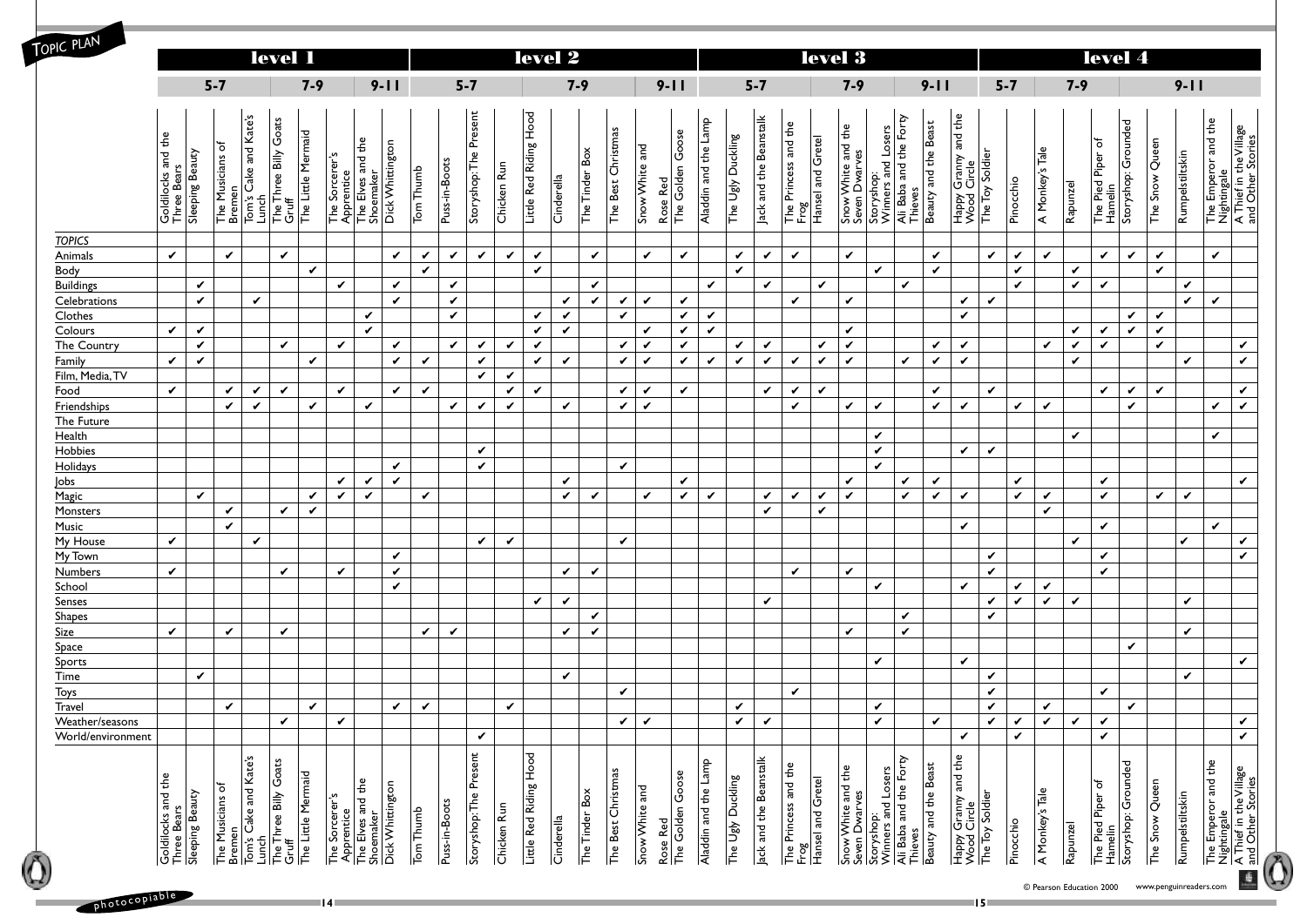Buddy reading is also very positive for learners who share similar reading abilities.This approach can give a pair of weaker learners confidence and a pair of stronger learners can be challenged by working alongside someone who is at the same reading level as they are.

# **Introducing the Reader/ Readers to the class**

This section provides examples of how you can use Readers in the class with children, moving from activities for introducing the Reader to the children in the first instance, the pre-reading phase, to the while- and post-reading stage of activities. In this guide it is only possible to give a few ideas for activities.You will find more ideas on how to exploit the books in this series in the factsheets and these forthcoming publications: *Penguin Young Readers Fairy Stories: Instant Lessons* and *Penguin Young Readers Games and Activities*

We want the children to feel that the activities they are going to do will be exciting and fun: not too easy, but not too difficult either.We need to make sure that the activities do not continue for too long so that the children become bored and lose interest in the book: sometimes it is better to have fewer rather than more activities for this very reason. In fact, in some situations, the best activity might be to talk about the story as a whole class, after everyone has read the book, with no other follow-up activities.

◆ Carry out the pre-reading activity from the back of the book with the learners.

#### ◆**Activities before, while and after, reading**

◆ Use the cover of the book, encourage the children to talk about what they can see there. Or, encourage them to predict the story.When the children hear or read the story they can then find out if their predictions were right or not; This can be done as a whole class 'brainstorming' activity or in small groups;

#### *Pre-reading activities*

The purpose of these activities is to make the reading easier for the children by:

◆ Elicit key words from the cover of the book or from a picture in the book;

◆ Pre-teach some key words which are central to the children's understanding of the story;

- ◆ arousing their interest in what they are going to read;
- ◆ encouraging them to predict what they are going to read;
- ◆ activating what they already know about the story or the topic;
- ◆ providing them with key words and concepts that they will need to understand the story.
- In the case of young learners, there may be far more pre-reading activities than while- or postreading activities.This is because the pre-reading activities may well include:
- ◆ the learners being prepared to hear the story being read by the teacher or parent;
- ◆ the learners hearing the story read by the teacher or parent or on audio cassette;
- ◆ the learners seeing the video of the story before they read it themselves.

*Some suggestions for pre-reading activities* These should NOT all be done in one lesson, nor ◆ read sections or pages of the book, ordering pictures as they read which mirror the events in the book;



should all of them be done with any one story. You will need to choose which are appropriate for your lessons and for your learners.

◆ Choose a picture of a character from the book and ask the children to say who they think it is, and to tell a version of the story if they know it;

◆ Tell the story to the children;

◆ Show the pictures in the book as the learners listen to the audio cassette of the story;

◆ Show the video of the story to the children;

◆ Encourage the children to participate with words or actions as they listen to the story.

#### *While-reading activities*

Reading demands considerable concentration from children and, unlike adults, they can find while-reading activities distracting and confusing. They do need to be set a clear task which gives them a purpose for reading.This will focus their reading: for example on a certain character or on events in the story.

After the children have done while- and postreading activities, they should compare their answers either in pairs or small groups before there is a whole-class check.This gives learners confidence, if they find out that they have the same answer as their friends, and also gives them time to re-read the section of the story if they find they have a different answer.

You will need to choose which activities are appropriate for your lessons and your learners.

*Some suggestions for while-reading activities* Learners:

◆ Listen to the audio cassette as they follow the text in the book;

◆ read a small section of text – perhaps one or two pages – to find out the answer to a specific question;

◆ quickly read the last pages or pages of the book to find out if they were right about the ending they predicted;

*You will need:*

a picture of your favourite character a round piece of card string a pencil and an eraser coloured pencils glue

# **Make a badge or button of your favourite character** *<sup>M</sup>AKE <sup>T</sup>HIS*

- 1. First draw a picture of your favourite character inside the circle.
- 2. Then, colour the picture.
- 3. Next, cut round the picture you have drawn where it says 'cut here'.
- 4. Now, stick your picture onto the round piece of card.
- 5. Next, you need to make a hole in the badge like this. Ask your teacher to help you.
- 6. Finally, thread the string through the hole, tie it in a knot and put it on over your head.
- 7. You can walk round the class and look at your friends' badges. Tell them why you like your character.

# **Mask to cut, colour and wear**



**16**

CUT HERE

© Pearson Education 2000 www.penguinreaders.com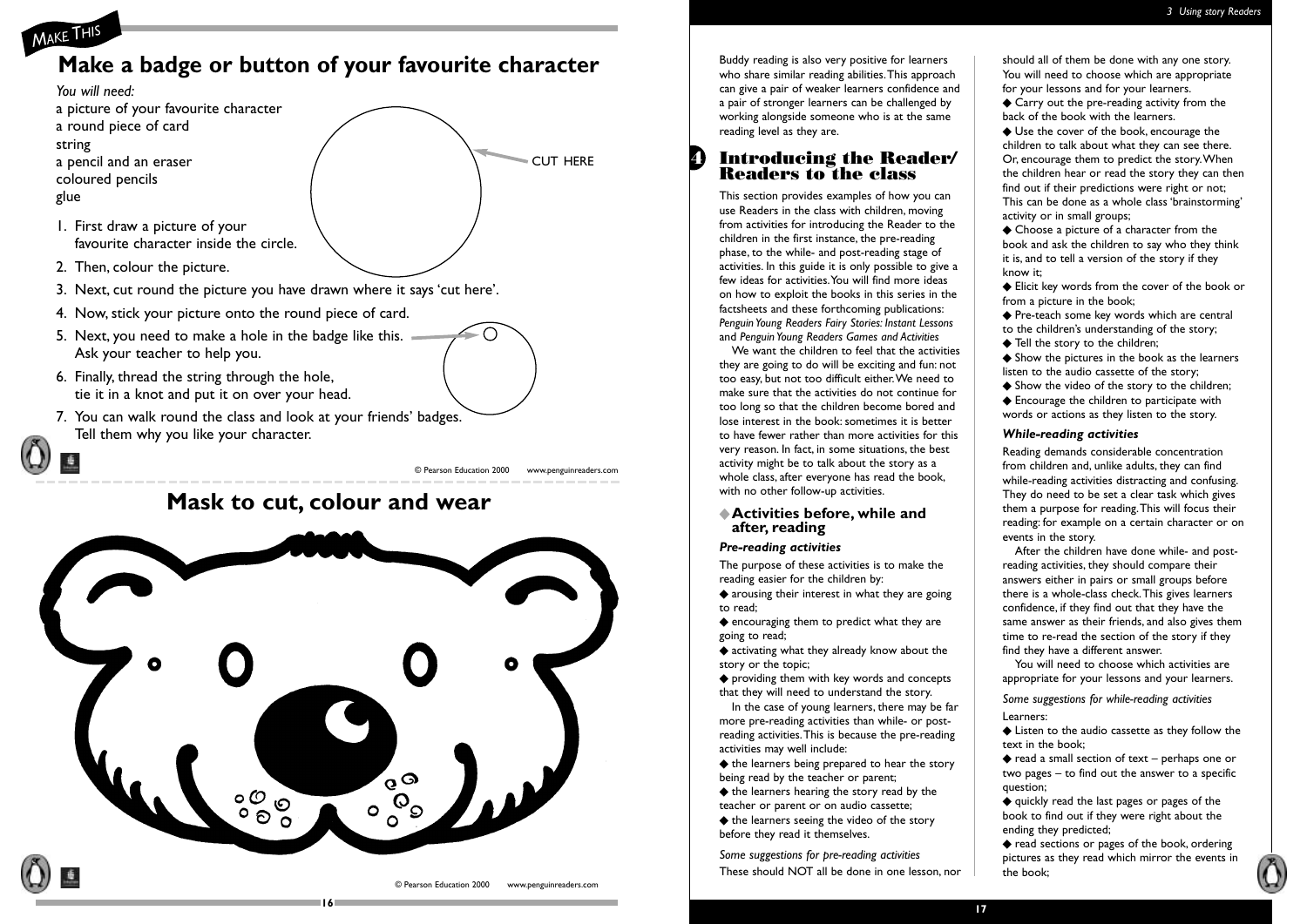of the story and so on.The product from this discussion could be a poster from each group or a class survey;

◆ draw a picture of their favourite part of the story and label it.The pictures are then displayed in the school or classroom;

◆ act out the story as they listen to the audio cassette;

◆ write 'new' words from the story in their personal or class dictionary and illustrate them;

◆ complete a reading record for the story. See the photocopiable material in the centre of this guide for examples of reading records.

◆ make their own mini-books of the story, drawing pictures and labelling them.They can be encouraged to change parts of the story;

◆ improvise the story using their own words, and perform mini role-plays for the class;

◆ dramatize the story. For more suggestions on this see page 22;

Older learners can write their own version of the story, changing elements in the story, making it more modern or more appropriate to their local context for example.

#### ◆**Planning for the use of a class Reader**

◆ answers to the activities at the back of the book and in the factsheet;

On pages 17 and 18 there are examples of the types of pre-, while-and post-reading activities that you can do with the readers.These activities were looked at as separate activities which you could link together if you wished and were not looked at in terms of a whole lesson.

There will be many occasions when you will want to use Readers with your classes and there will be many different ways that you can and will want to do this.You might use the same Reader with all the children or you might have different groups reading different books and comparing stories. See the box on Suggested Sequences.

For more ideas for lessons see the forthcoming: *Penguin Young Readers Fairy Stories: Instant Lessons.*

#### ◆**Using the factsheets**

Factsheets are produced for every title in the Penguin Young Readers series.These four-page factsheets contain additional information for teachers and parents. On each factsheet you will find:

◆ a summary of the book;

◆ and physically respond to what they hear, for example, by putting up their hands when they



◆ read sections or pages of the book to find out if their predictions from the pre-reading activity were right;

◆ read the text to find certain key words or language items.

> ◆ information about the author or the source of the story;

> ◆ how the book links with classroom topics and themes;

◆ ideas for classroom activities;

◆ two pages of photocopiable follow-up activities.

◆ do the post-reading activities at the back of the book;

The photocopiable activities are designed to complement and extend the activities at the back of the book.This photocopiable material provides useful extension activities for learners, as well as providing you with material which recycles the language and concepts from the story.

 $\triangleleft$  talk about the story in groups, ordering pictures to match the sequence of events in the story;

#### *Answers to activities*

◆ talk about the story in groups, saying which their favourite character is, which is the best picture, which part they like best, what they think The way the children are given the answers to the book and factsheet activities will very much depend on their age and level of English.The teacher can tell the whole class the answers, children can either come to the teacher for the answers, or the answers can be photocopied and laminated so that learners are able to check the answers for themselves.

#### ◆**Using the audio and video cassettes**

The audio and video cassettes provide variety for the children and the teacher.There are audio cassettes for all the titles in the series and video cassettes for the fairy tales. Each video cassette is organized by level and contains a number of books at that level.Where the book is a US title, the book is read by an American actor; where the book is a UK title, it is read by a British actor.

◆ work in pairs and compare whether their predictions about the story were right;

#### *The audio cassettes*

◆ talk about the story in pairs, saying which their favourite character is, which the best picture is, which part they like best or what they think of the story.The product from this discussion would be a poster from each pair; The teacher shows the video of the story.

> The use of an audio cassette exposes children to other voices and allows the teacher to manage other activities while the cassette is playing.The following ideas are examples of how you can use the audio cassette in the classroom.You would probably use only one or two in any one lesson.

#### *Suggestions for use of the audio cassette*

Children listen to the story:

- ◆ do the pre-reading activities from the back of the book in their groups;
- ◆ read sections or pages of the book in their groups to find out if their predictions from the pre-reading activity were right;
- ◆ do the post-reading activities at the back of the book;
- ◆ retell the story in their group and then the groups briefly retell their whole story to the class, using their own words; (there are only four stories so several groups can collaborate to retell each story);
- ◆ choose which story they like best and, using the book for reference, write their own version of the story, changing elements in the story, making it more modern or more appropriate to their local context for example; Stories are displayed around the class.

#### *Post-reading activities*

Which activities you choose will depend how much time you have, the age of the learners, the materials and resources you have to hand, and so on.

Generally, it is through the post-reading activities that learners can show their creative sides, when they can react in some way to the story and produce something as a result.

These products may include mini-books of their version of the story, plays, drawings, for example.As with the above pre- and whilereading activities, choose activities which suit the age of the learners and the focus of the lesson or topic.

*Some suggestions for post-reading activities* Learners:

◆ having worked in small groups in the whilereading phase with each learner in the group reading a different section of the book, they now tell the others in their group their section of the story and then tell the whole story to the class, using their own words;

#### *Suggested sequences of pre-, while- and post reading activities*

Each lesson would last about 50 minutes.

#### **5- 7- year-old learners who are in their first year of English:**

Materials: one book for the teacher, one book for each child.

The teacher:

- ◆ shows the children the cover of the book and encourages them to talk about what they can see there.This can be done as a whole class 'brainstorming' activity or in groups;
- ◆ elicits some key words from the cover of the book or from a picture in the book;
- ◆ reads the story several times to the children;
- ◆ encourages the children to participate with words or actions as they listen to the story;

Learners draw a picture of their favourite part of the story and label it.The pictures are then displayed on the classroom wall. Learners take the book home and show/tell the

story to their parents.

#### **7- 9- year-old learners who are in their second year of English**

Materials: one book for the teacher, one book for each pair of learners.

The teacher shows the children the cover of the book and encourages them to predict the story.This can be done as a whole class or a small group activity.When the children hear or read the story they can then find out if their predictions were right or not;

#### **Learners**

◆ listen to the audio cassette as they follow the text in the book;

#### **9- 11- year-old learners in their third or fourth year of English**

The children have just finished studying a topic and you have chosen four different Readers which link with the topic.

Materials: copies of the four different Readers so that there are enough for everyone in the class to have one book.The class would be divided into groups of 3 or 4 with all the members of a group having the same book. Learners:

#### **IDEA**

Here is a suggestion of how to make use of these activities.

Photocopy each activity; laminate it (cover it in plastic) so it becomes an activity card; after the story has been read by the class or by some children in the class, put these activity cards in a display box or display boxes;

these activity cards are now available for extension activities or homework activities and will last for a very long time as a classroom or school resource.

Children can complete individual record cards to show which activities they have completed.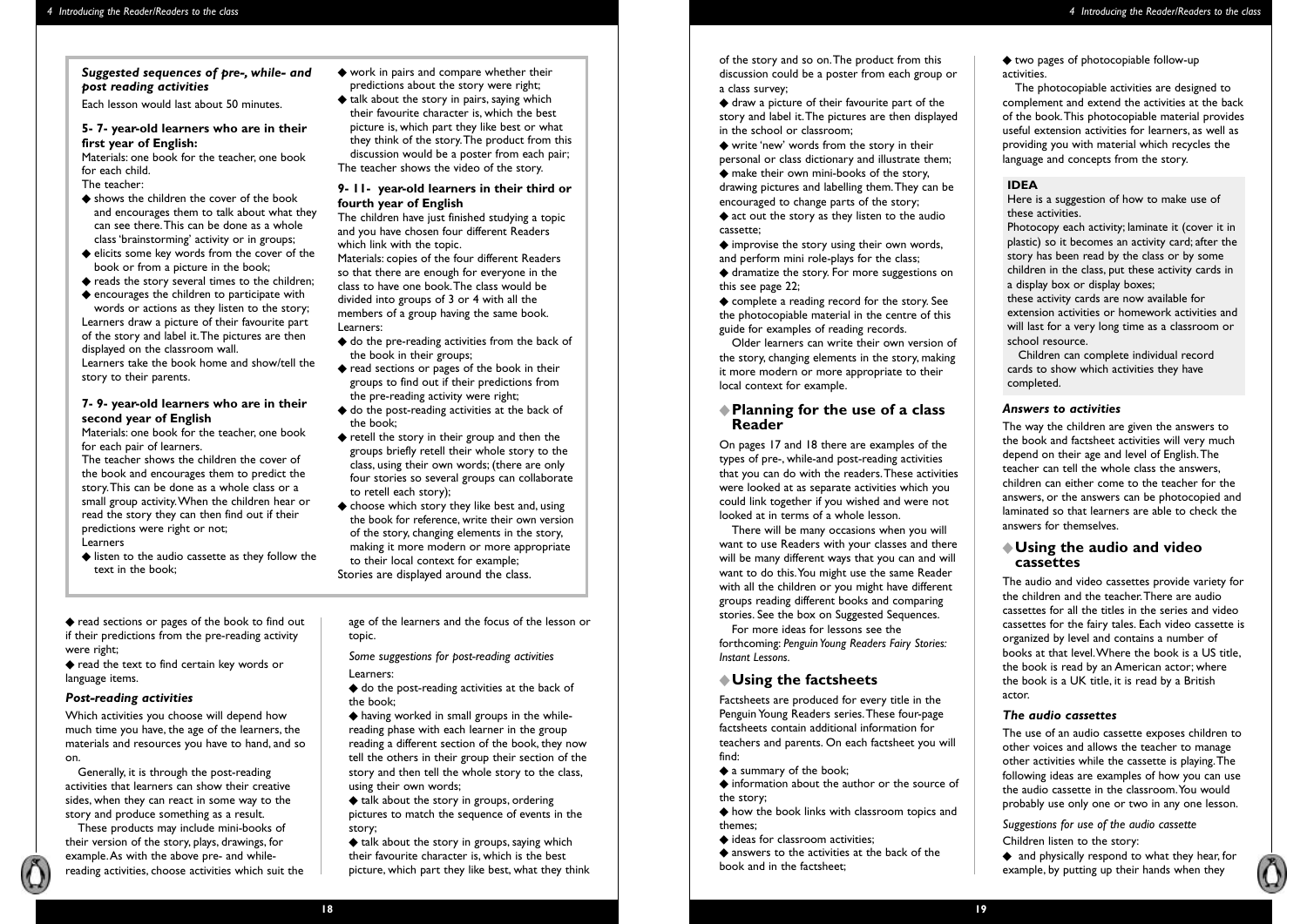#### *Choosing books*

There are ways that children can learn the skill of being able to choose Readers for themselves. There is the cover of the book and the title, there is the size of the book and also there are the number of words on each page.

They can first look at the picture on the cover and then read the title to see if it is a story they are interested in: it might be one they know already or one that is new to them.

Next they can have a quick look inside at the pictures and the text: they will soon get to know how much text they can manage.You can help learners by suggesting two or three books they might like, by getting their friends to suggest books and by getting them to look at the class reading record to see which books their class mates have liked.

An attractive book display in the classroom gives children time to look at the materials in a relaxed way, perhaps at the beginning of a lesson, or when they have finished an activity earlier than their classmates.

#### *Group reading*

Group reading initially needs to be very structured with a clear task or series of tasks for the children to complete and a set time limit.As your learners become used to this type of activity and you find out which groups need more support and which less, you can vary the tasks and be more flexible with the time limit.

#### *Expressing creativity*

This would need a step-by-step approach,  $\circledast$ children reading more as the year progressed and their reading and confidence improved. It can often help children if the teacher is reading  $\mathbb{C}$ too! Once they have found out that reading is relaxing and fun, they will want to take materials home to show to their families.

Creativity can be expressed through activities. Children may be surprised when you suggest to them that they can change a story or an ending, make the characters very different from the ones in the book and so on.They will constantly want to check with you that what they are doing is 'OK': they may be anxious that they are doing the wrong thing. However, once they know that you want them to be creative then they will really become involved in these types of activities.The making of a mini-book or, more simply drawing single pictures and doing groups poster tasks are examples.

#### *Extensive reading*

The tendency when reading in a foreign language is to feel it is important for the learners to understand every word.This is not necessary for extensive reading and so children need to be helped to learn that what is important in the first place is that they understand the overall meaning.

You can help them with this in two ways: by giving them tasks and activities which focus on general meaning rather than very specific meaning and by giving them a time limit for

certain class activities.

◆ and repeat parts of the story together with the cassette;

### *Reading by and for themselves*

There needs to be time set aside in the class for silent reading. Children might talk about what they have read afterwards, but they need time alone to do the reading.

◆ whilst some children from the class act out parts of the story, or they all act out in groups.

### *Record keeping*

◆ the beginning only and talk about what might come next.They then watch it to see if they are right;

Many teachers feel they should be keeping a record of what all the children in the class are reading.This might be appropriate in some cases, but it is more useful to encourage and enable children to do this themselves.This will help them with organizational skills later in life too.

 $\bullet$  a story after they have read it. They are then very likely to join in when the actor is speaking;

◆ and choose their favourite bit. This might be a piece of the story, an illustration or a gesture or facial expression that the actor makes;

◆ with their eyes closed and listen to the story, imagining the pictures in their heads;

◆ stopping at 'cliffhangers' so the child can guess at what will happen next.

There is a photocopiable example of several record cards in the centre of this guide which you can use.Alternatively, you or the children can create your own.

### *Self-accessing activities and answers*

This point has been mentioned with reference to factsheets and activities above. Children can choose additional activities to do from a display box and then check the answers themselves or with their partner.The learners can also keep record cards of the extra activities they do and which kinds of activities they like best.

# **Bringing Readers into the classroom**

Children will need to be able to see the Readers, look at them and have time to choose the ones they want to read.The best way to do this is to have an area in the classroom where you set up the Readers in your lesson or where they can be on display all the time. Children are curious and like to explore. If the Readers are in a place where the children can pick up the books, look at them, look through them, compare them and talk about them, this will motivate them to borrow and read them. Children who are initially reluctant can be attracted by a fun-looking display.

# ◆**Classroom display**

There are really two types of classroom display you might have. One is more permanent, if you have an English classroom where you teach all your lessons for example.You can then display books on a table.They can be in display boxes or



hear a certain word or phrase. Different groups of children can listen and respond to different words or phrases.

◆ while the teacher shows the pictures in the book;

◆ by section, to find out certain information;

◆ while they silently follow the text in the book; ◆ in pairs or groups, ordering pictures from the story at the same time;

One of the advantages of a recording is that each time children hear the story, the reading will be the same. In addition, if they have access to a personal tape player or there is a self-access centre in the school, they can listen to the story as many times as they want to.

#### *The video cassettes*

Video is a medium that most children are used to. In fact, many children are far more used to, and familiar with, watching videos than reading books.Therefore, the use of the video can be a way of introducing children to the story and encouraging them to read the book. It can open up the world of books to children who have not yet discovered the pleasure of reading.

*Suggestions for use of the video cassette* Children watch:

◆ the video of the story as their first introduction to the book;

◆ without the sound, following the pictures which make up the story.After this, the children could talk about what they think the story is before they see and hear it again;

#### ◆**Learner training**

Children are naturally quite dependent on the teacher.They often expect the teacher to tell them how to spell words, the meanings of words, to give them the answers to worksheets and even to choose books for them.As they get older, they will need to begin to develop skills which make them more independent of the teacher.

This path to independence is supported by learner training: helping the learners to be able to do things for themselves and to make decisions for themselves about their own learning.

In the classroom there are many ways in which children can be helped to become more effective and independent learners. Pair and group work for example is a way of working that for many children is unfamiliar.They may be used to working alone and do not know how to work well with other children.Therefore, teachers introduce pair and group work step by step. First the learners will do short pair work activities, such as checking answers together.

Gradually over a period of weeks, the teacher will introduce to the children other ways of working in pairs and then groups.This is always a slow process as children need to have time to become familiar and confident with these new ways of working.Trying to do a group work activity with a group of children who are not used to this approach and who have not been trained can be very different.

Using Readers with children means that there are many opportunities for learner training. When you plan your lessons you will want to think about which aspects are new to the children, and how you are going to adopt a step-bystep approach to these aspects of learner training.

The following skills and activities, help reading and learning.

- ◆ Using dictionaries
- ◆ Choosing books for themselves
- ◆ Group reading
- ◆ Expressing creativity through activities such as making mini-books, drawing and designing
- ◆ Extensive reading
- ◆ Reading by and for themselves
- ◆ Record keeping
- ◆ Self-accessing answers.

#### *Using a dictionary*

This is a skill that will help learners in all their school subjects, and one that is essential for extensive reading.You do not have to have a set of class dictionaries, though one or two picture dictionaries for the whole class is probably a minimum .

Children will need to learn how to find words in the dictionary first.With younger learners dictionaries are usually topic-based, with alphabetical dictionaries being more appropriate for older, young learners.

Children can also make their own dictionaries of words they have learnt in class and from their reading books.These words should be illustrated and there could be one for the class or one for each learner, or both.

**5**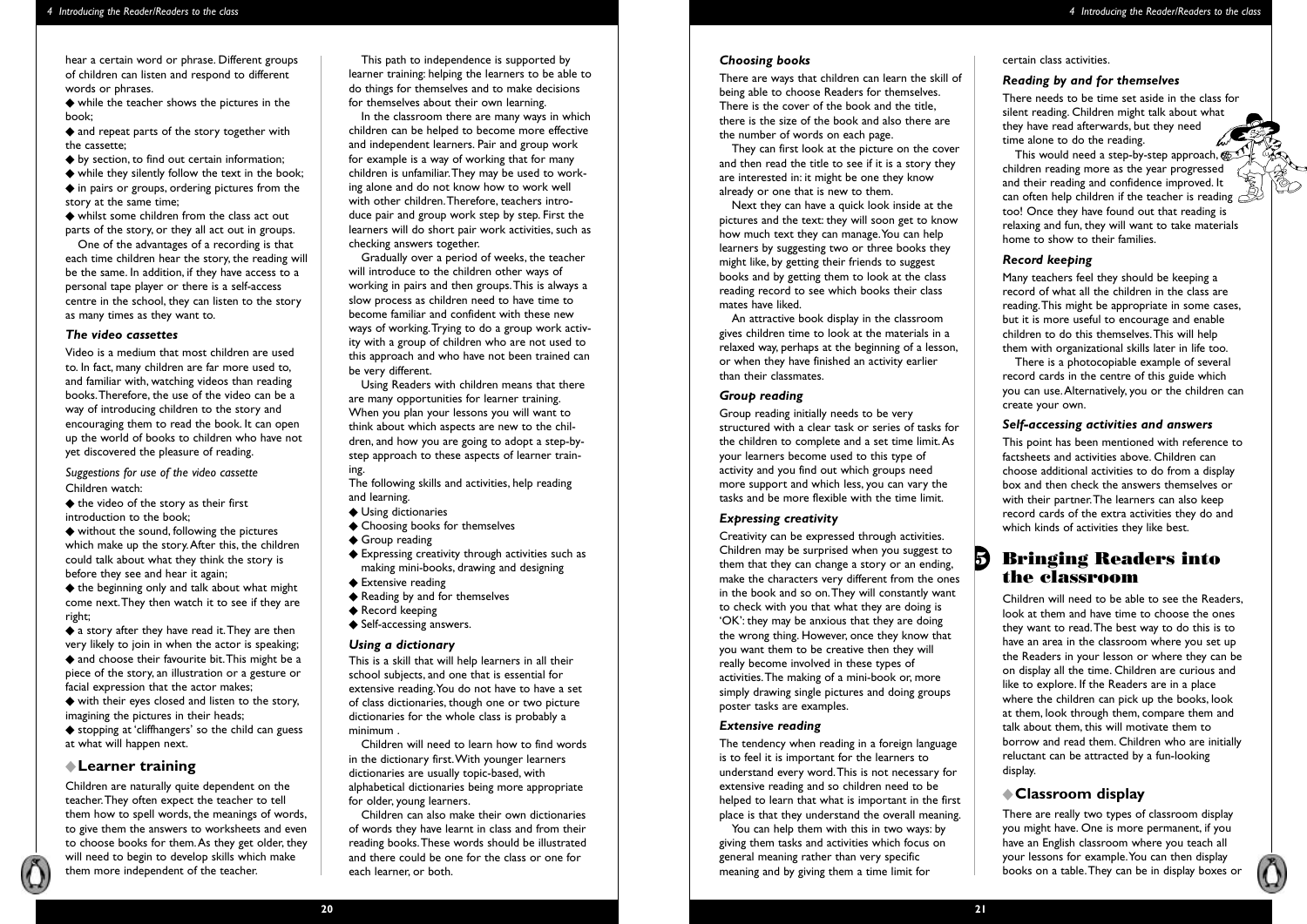familiar story) and then showing them the book of the English version;

◆ showing them the video and then giving them the book.

One technique which works with reluctant readers is to leave the book in a place where you know they will find it, and look at it.They may resist if they feel it is something they have to do, if it is work, but may be encouraged if they feel it is for pleasure.

#### ◆**Activities to do at home**

The before- and after- reading activities at the backs of each book in the Penguin Young Readers series are ones that you can do at home. However, the child will need support from an adult. For example you may need to make sure that they understand the instructions, have all the material they need for the activity and so on.

The same applies to the factsheet activities: the children can easily do these at home though they might need some support from an adult.

After they have read the story for themselves, you may want to get them to tell you the story and what they like about it.This does not mean that they read it aloud to you, but that they tell the story in their own words using the pictures to help them communicate what they mean.You will then see if there are any key words which they have not understood and you can then introduce them to the child.

◆ giving groups of learners one of these class predictions each and they read on to find out



The audio and video materials provide excellent support for the child using the Readers at home.They can listen to the audio tape as they look at and read the book.

The video too is an excellent home resource: it can be used at home before the child has read the book, as a means of interesting them in the story, as well as after they have read it as a means of reinforcing the story and the language.

# **Some questions answered**

#### *What if the learner does not finish the book?*

Maybe it is too difficult for the child, or even too easy. Maybe the story is not interesting for them. Maybe they feel it is something they have to do rather than something they want to do. Children should not be made to read a book they clearly have no wish to finish. If it is a class Reader there are ways you can re-stimulate interest: for example:

◆ getting the class to recap the story so far; ◆ encouraging prediction of and guessing what might happen next;

**6**

◆ books of different formats.

spread out on a cloth.There could also be display boxes of factsheet activity cards and answers to activities.

You can put a rug on the floor in this corner of the room if there is not a carpet, with some big cushions scattered around to create a cosy corner for children to sit in.

This all helps to create a positive and childcentred environment where reading and books are seen as fun.When the children do activities from and about the books, you can display the material on the walls in this part of the classroom.

If you are not lucky enough to have an English classroom, then your display will be more temporary.Again you can use a table or a corner of the room to display the materials, spreading them out or having them in Level or Topic boxes. If you are short of space, you can hang a cotton sheet or a plastic sheet with see-through pockets on the wall, and display the books in the pockets.

#### ◆**Titles and range for a class library**

You will need to have a range of Penguin Young Readers titles in your class library.There will be books that you will be using with the class during the year as part of your teaching.There will also be books for the children to borrow, ones that you think will interest them.The books you choose will need to be suitable for different levels and perhaps different age bands too.

You will need to have:

◆ a range of books which will complement rhe topics that the learners are going to cover in the course book;

◆ something for everyone: a range of books that will appeal to all the learners in the class;

◆ books at different levels:

 $\frac{1}{2}$  Developing their own stories, and the ownership of a story that they have made up themselves makes children very proud and pleased.

## **Using Readers for drama and creativity**

The books in the Penguin Young Readers series offer considerable scope for dramatization. Many children are natural actors; those who are not can be involved in other aspects of drama in the classroom. No child should be forced to perform if s/he does not want to: however, many shy children will want to join in after watching others performing first.

#### ◆**Use of puppets**

The simplest way for children to bring a story to life is through the use of puppets. It is easy to make finger or stick puppets in the classroom. Many of the stories have ready-made short

- ◆ showing, talking about and getting the child to talk about the cover of the book;
- ◆ showing the child the pictures in the book and talking about them;
- ◆ telling the story in the mother tongue (if it is a

scenes for the children to act out.You will find examples in:

*The Musicians of Bremen; The Princess and the Frog; The Ugly Duckling; The Three Billy Goats Gruff; Little Red Riding Hood; Goldilocks.*

#### ◆**How to dramatize stories**

Dramatization of stories should come only after the children are very familiar with the story.The version of the story that is dramatized does not have to be exactly the same as the one in the book; it may be one that a child or group of children have written from the original for their mini-book.

Dramatizing stories can simply be a 15 minutes classroom activity or it can be much more than creating dialogue: there can be the scenery, the costumes, the music, the masks and so on, rehearsals and performance.These all ensure there are roles for everyone in the class.

#### *Creating simple dialogues from the stories*

Many of the stories have ready-made dialogue in them. Children do not have to learn this dialogue by heart, they might remember key phrases such as:*"Can you sing, dog?" "Let's sing in Bremen".* When the section of a story is narrative not dialogue, children will need to be helped to create the dialogue.

After you are sure the children have read and fully understand the story you can do a number of activities which will help them create the dialogue. For example: you can first ask them to imagine they are the Pied Piper, the rats or perhaps the children.

Then you can ask them to think about a particular part of the story (showing the picture will help) and imagine what this character is feeling: are they happy, sad, angry? and so on.

You can then ask them in pairs or groups to compare what they felt and to imagine what they might say in the story to express this feeling.

Pairs or groups could work together on different pages of the book and then perform their simple dialogues to the class.This technique allows the children to explore and express their feelings, something which is very necessary for successful dramatization.

#### *Rehearsal and performance*

In order for a performance to be successful there needs to be several rehearsals.These rehearsals will ensure that there is plenty of opportunity for natural and meaningful repetition of language: repetition that is essential for successful language learning.

The children should not be frightened of not remembering the 'right' words. Small language

slips should be ignored: you want the children to be enthusiastic and fresh. For this last reason, the dramatization should not be rehearsed too many times as the children will become bored and the performance stale.

The performance itself is a source of such delight for children.They become very proud of what they have achieved.They should receive praise from their teacher and from their parents and other members of the school.

#### *Learners making their own stories and books*

The notion of creativity in connection with Readers has been mentioned a number of times in this guide. Reading can stimulate children's creativity, which in turn gives them confidence, gives them meaningful ways to use the language and finally encourages them to read more thus starting the cycle again.

## **<sup>7</sup> <sup>8</sup> Using Readers at home with learners**

Children like reading each other's stories too and will look at the books and stories that their friends have made.These books that they make can be displayed in the classroom, taken home and given to other classes to read.

#### *Creating board games and quizzes*

In the centre of this guide is a 2-page game based around the stories in this series.You can use this game with your children as a revision activity or to arouse their interest in the books in the series. Games are quite simple to make and you will find that the children are eager to help, so you do not have to do it all yourself.They will draw pictures of the characters to make quiz cards, write simple quizzes and so on.

#### ◆**Introducing Readers at home**

Some of you reading this guide will be using Readers at home with children, as well, as or instead of, at school. Many of the techniques and ideas in this guide can apply equally to the home and the school context. One of the main differences must be that children will be reading alone or with a parent rather than friends.

You can introduce Readers at home in much the same way as at school by: